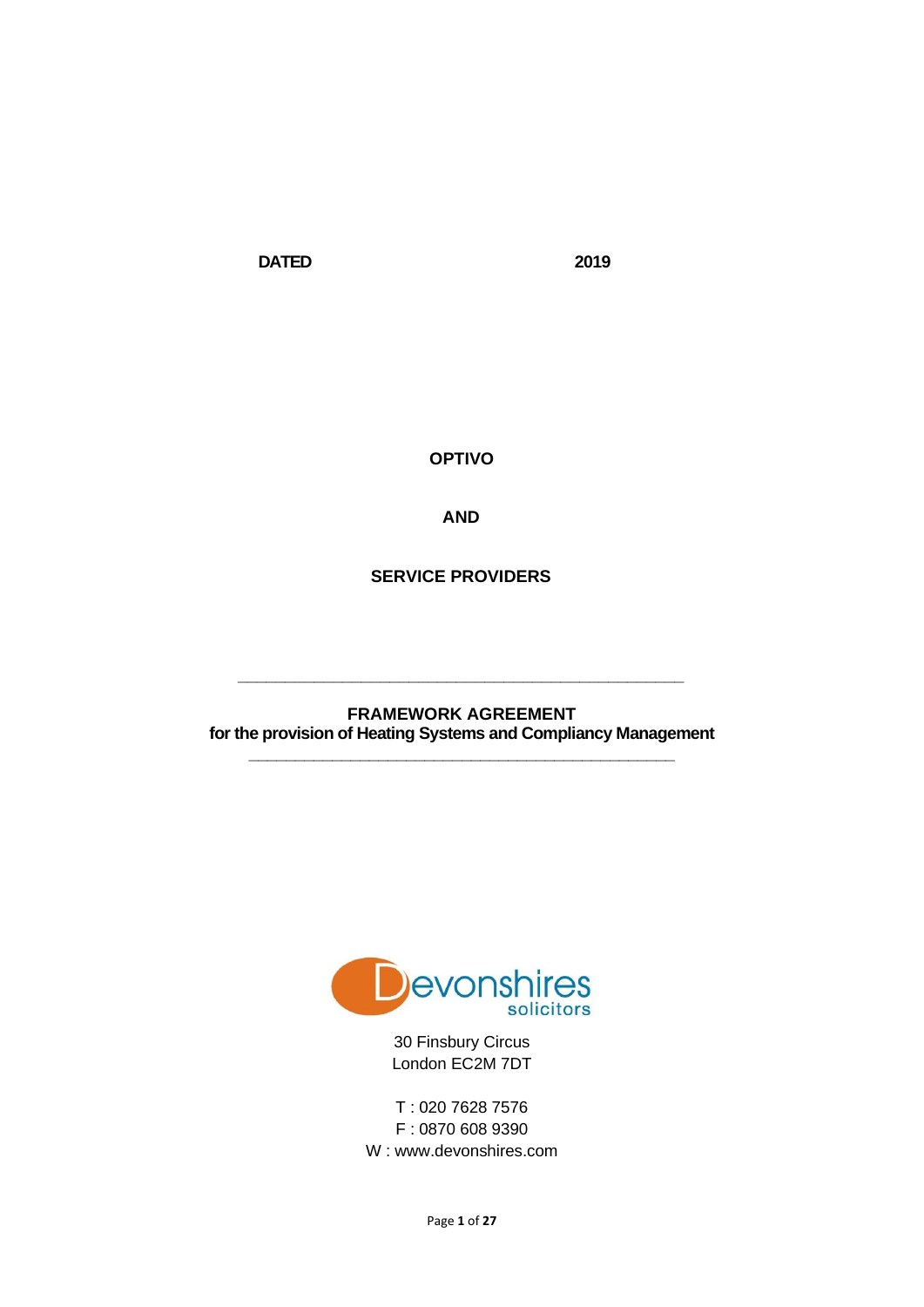#### **THIS AGREEMENT** dated **November 2019**

#### is made **BETWEEN:**

- (1) **OPTIVO** (FCA Registration Number 7561) of Grosvenor House, 125 High Street, Croydon CR0 9XP in its capacity as representative of and agent for the SEC Members (the **"Client"**); and
- (2) The **SERVICE PROVIDERS** named in Schedule 1 (Framework Lots) of this Framework Agreement.

#### **1. BACKGROUND**

#### **Framework Agreement**

- 1.1 The Client is setting up a framework of service providers for the provision of a range of *Heating Systems and Compliancy Management* which the Client and Authorised Entities can call upon on an ad hoc basis as required.
- 1.2 Each Service Provider is hereby appointed to the Framework Lots as set out in Schedule 1 (Framework Lots) of this Framework Agreement. This Framework Agreement shall comprise of *4* Framework Lots.
- 1.3 Each Service Provider has represented that it has the necessary skills, experience and resources to provide the Services required of it under and pursuant to this Framework Agreement and that it is willing to do so.

#### **Role of this agreement**

- 1.4 This Framework Agreement is intended to govern the on-going relationship between the Service Providers, the Client and the Authorised Entities in connection with any request made by the Client or an Authorised Entity to a Service Provider to provide Services.
- 1.5 This Framework Agreement is designed to encourage the Client, Authorised Entities and the Service Providers to work with each other in an open, co-operative and collaborative manner in a spirit of mutual trust, respect and co-operation with the joint intention of achieving the Framework Objectives.
- 1.6 In consideration of the procurement, preparation and administration of this Framework Agreement by the Client, each Service Provider shall pay to the Client the SEC Fees payable in respect of each Call Off Contract awarded to it under this Framework Agreement in accordance with the provisions of Clause 27.

## **2. DEFINITIONS AND INTERPRETATION**

#### **Definitions**

2.1 In this Framework Agreement, the following expressions shall have the following meanings:

| "Actual Monthly Amount" | has the meaning given to that term in Clause 27.1.2;                                                       |
|-------------------------|------------------------------------------------------------------------------------------------------------|
| "Authorised Entity"     | means an Entity with whom the Client has entered into an<br>Authorising Agreement pursuant to Clause 2A.1; |
| "Authorising Agreement" | means an agreement substantially in the form set out in<br>Schedule 6 (Authorising Agreement);             |
| "Call Off Contract"     | means any one of the following contracts as selected by the                                                |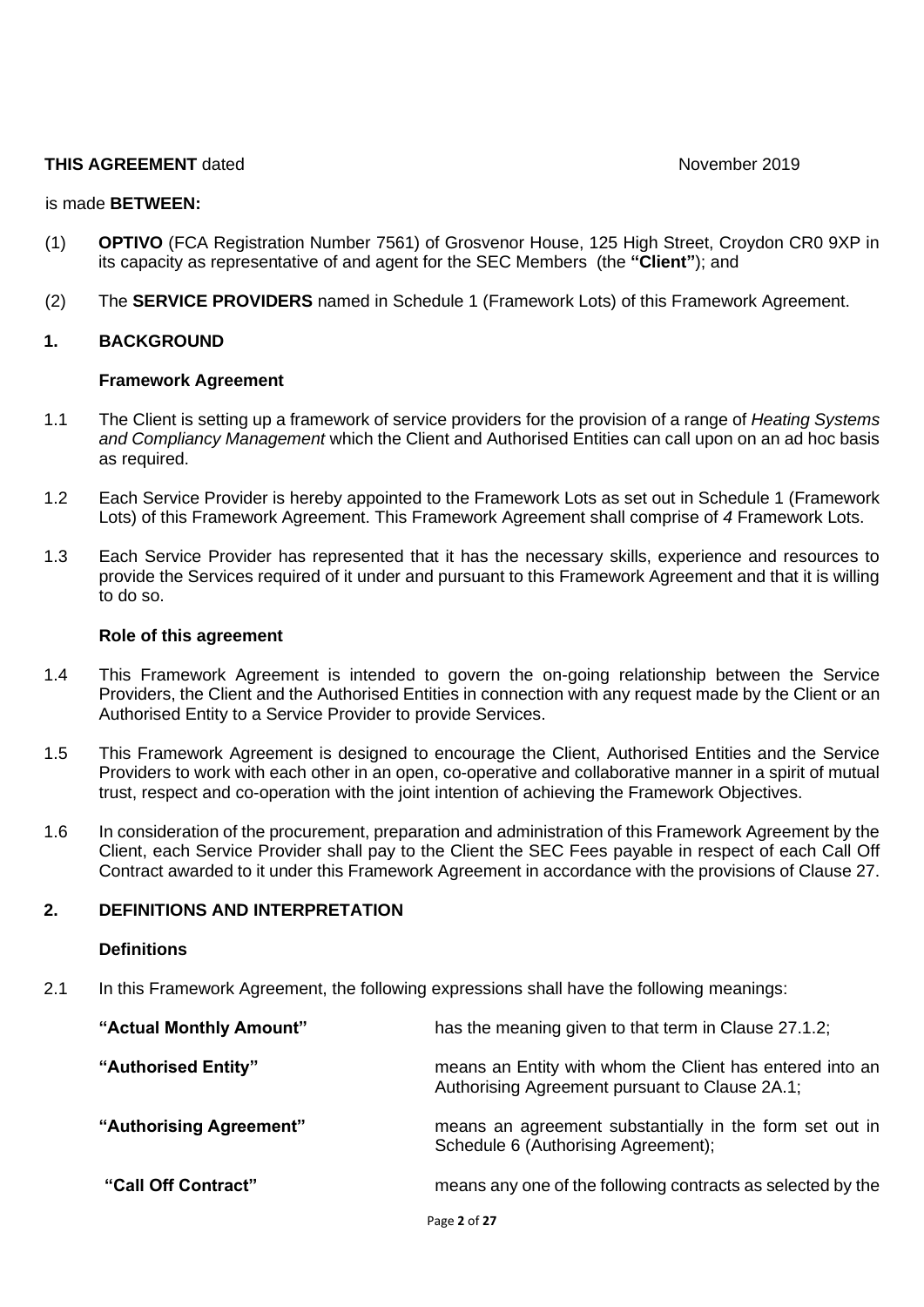|                                    | Client or the Authorised Entity making the call off at their<br>absolute discretion:                                                                                                                                                                                                                       |
|------------------------------------|------------------------------------------------------------------------------------------------------------------------------------------------------------------------------------------------------------------------------------------------------------------------------------------------------------|
|                                    | These are likely to be any form of the JCT 2016 suite, TPC<br>or any bespoke form of contract the client or authorised<br>entity chooses. Draft forms of contract will be issued at point<br>of call off. If there are standard amendments they will be<br>client specific and issued at point of call off |
| "Call Off Contract KPIs"           | means any key performance indicators contained in any<br>Call Off Contracts entered into between a Service Provider<br>and an Authorised Entity under this Framework Agreement;                                                                                                                            |
| "Capability Criteria"              | means the criteria contained in Schedule 4 (Capability<br>Criteria), subject to such amendments as the Client or the<br>Authorised Entity considers necessary to reflect the<br>requirements of the Call off Contract in question;                                                                         |
| "Commencement Date"                | means the date of this Framework Agreement;                                                                                                                                                                                                                                                                |
| "Control"                          | means the right to control as described in section 416 of the<br>Income and Corporation Taxes Act 1988;                                                                                                                                                                                                    |
| "Direct Selection"                 | has the meaning given to that term in Clause 5.2;                                                                                                                                                                                                                                                          |
| "Entity"                           | means any entity listed or referred to in the OJEU Notice as<br>being entitled to access the Framework Agreement and<br>award Call off Contracts under it;                                                                                                                                                 |
| "Expiry Date"                      | means the fourth $(4th)$ anniversary of the Commencement<br>Date;                                                                                                                                                                                                                                          |
| "EIR"                              | means the Environmental Information Regulations 2004<br>and any guidance and/or codes of practice issued by the<br>Information Commissioner in relation to such regulations;                                                                                                                               |
| "First SEC Fee Date"               | has the meaning given to that term in Clause 27.1.1;                                                                                                                                                                                                                                                       |
| "FOIA"                             | means the Freedom of Information Act 2000 and any<br>subordinate legislation made under that Act from time to<br>time, together with any guidance and/or codes of practice<br>issued by the Information Commissioner in relation to such<br>legislation;                                                   |
| "Framework Agreement"              | means this framework agreement and its schedules;                                                                                                                                                                                                                                                          |
| "Framework KPIs"                   | means the key performance indicators set out in Schedule<br>2 (Framework KPIs) (as the same may be amended,<br>supplemented or updated from time to time in accordance<br>with paragraph 2 of Schedule 2);                                                                                                 |
| "Framework KPI Performance Review" | has the meaning given to it in Clause 7.1;                                                                                                                                                                                                                                                                 |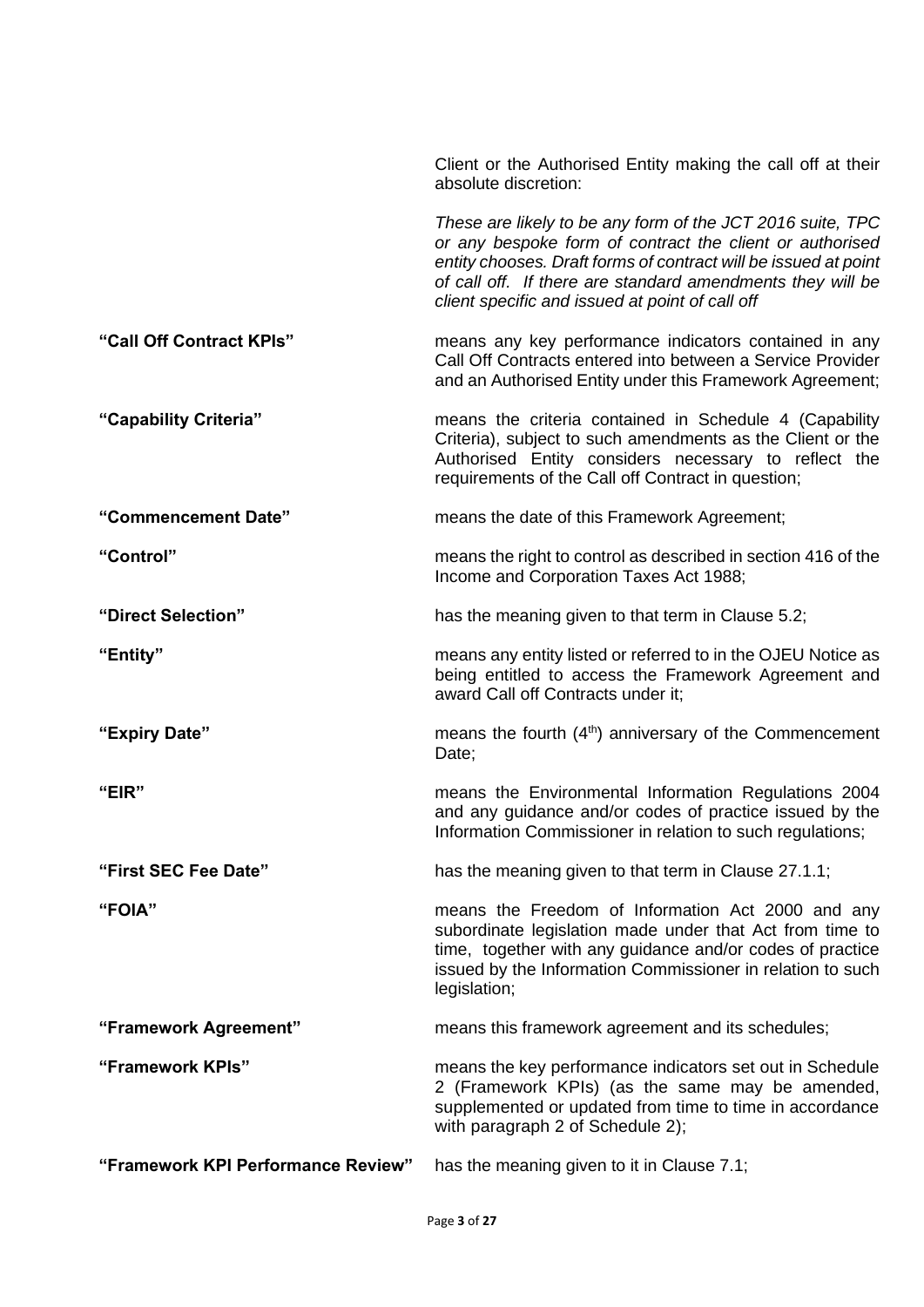| "Framework KPI Review Dates"    | (a)                                                                                                                                                                                                                                                  | means each of the following dates:<br>the date that is six (6)<br>months after the<br>Commencement Date;                                              |
|---------------------------------|------------------------------------------------------------------------------------------------------------------------------------------------------------------------------------------------------------------------------------------------------|-------------------------------------------------------------------------------------------------------------------------------------------------------|
|                                 | (b)                                                                                                                                                                                                                                                  | the date that is twelve (12) months after the<br>Commencement Date; and                                                                               |
|                                 | (c)                                                                                                                                                                                                                                                  | each anniversary of the date referred to in (b) above;                                                                                                |
| "Framework Lots"                |                                                                                                                                                                                                                                                      | means the lots set out in Schedule 1 (Framework Lots);                                                                                                |
| "Framework Objectives"          |                                                                                                                                                                                                                                                      | has the meaning given in Clause 4;                                                                                                                    |
| "Framework Term"                | means the period commencing on the Commencement<br>Date and, subject to earlier termination in accordance with<br>the terms of this Framework Agreement, ending on the<br>Expiry Date;                                                               |                                                                                                                                                       |
| "Information"                   |                                                                                                                                                                                                                                                      | has the meaning given under section 84 of the FOIA;                                                                                                   |
| "Lower Ranked Service Provider" |                                                                                                                                                                                                                                                      | has the meaning given to that term in Clause 5.2.2;                                                                                                   |
| "Mini-Competition"              |                                                                                                                                                                                                                                                      | means the procedure outlined in Clauses 5.4 to 5.9;                                                                                                   |
| "OJEU Notice"                   | means the OJEU notice for the Framework Agreement<br>published in the Official Journal of the European Union and<br>dated <i>linsert date];</i>                                                                                                      |                                                                                                                                                       |
| "Pricing Submission"            | means the relevant Service Provider's pricing submission<br>as contained in their tender submission for the Framework<br>Agreement;                                                                                                                  |                                                                                                                                                       |
| "Projected Monthly Value"       | has the meaning given to that term in Clause 27.1.1;                                                                                                                                                                                                 |                                                                                                                                                       |
| "Quality Submission"            | means the relevant Service Provider's quality submission<br>as contained in their tender submission for the Framework<br>Agreement;                                                                                                                  |                                                                                                                                                       |
| "Relevant Authority"            | means any court with competent jurisdiction and any local,<br>national or supra-national agency, inspectorate, minister,<br>ministry, official or public or statutory person of the<br>government of the United Kingdom or of the European<br>Union; |                                                                                                                                                       |
| "Relevant Fee Percentage"       | means:                                                                                                                                                                                                                                               |                                                                                                                                                       |
|                                 | (a)                                                                                                                                                                                                                                                  | where the Call Off Contract in question has been<br>awarded by an Authorised Entity that is full member<br>of SEC, one and a half percent (1.5%); and |
|                                 | (b)                                                                                                                                                                                                                                                  | where the Call Off Contract in question has been<br>awarded by an Authorised Entity that is a guest<br>member of SEC, two percent (2%);               |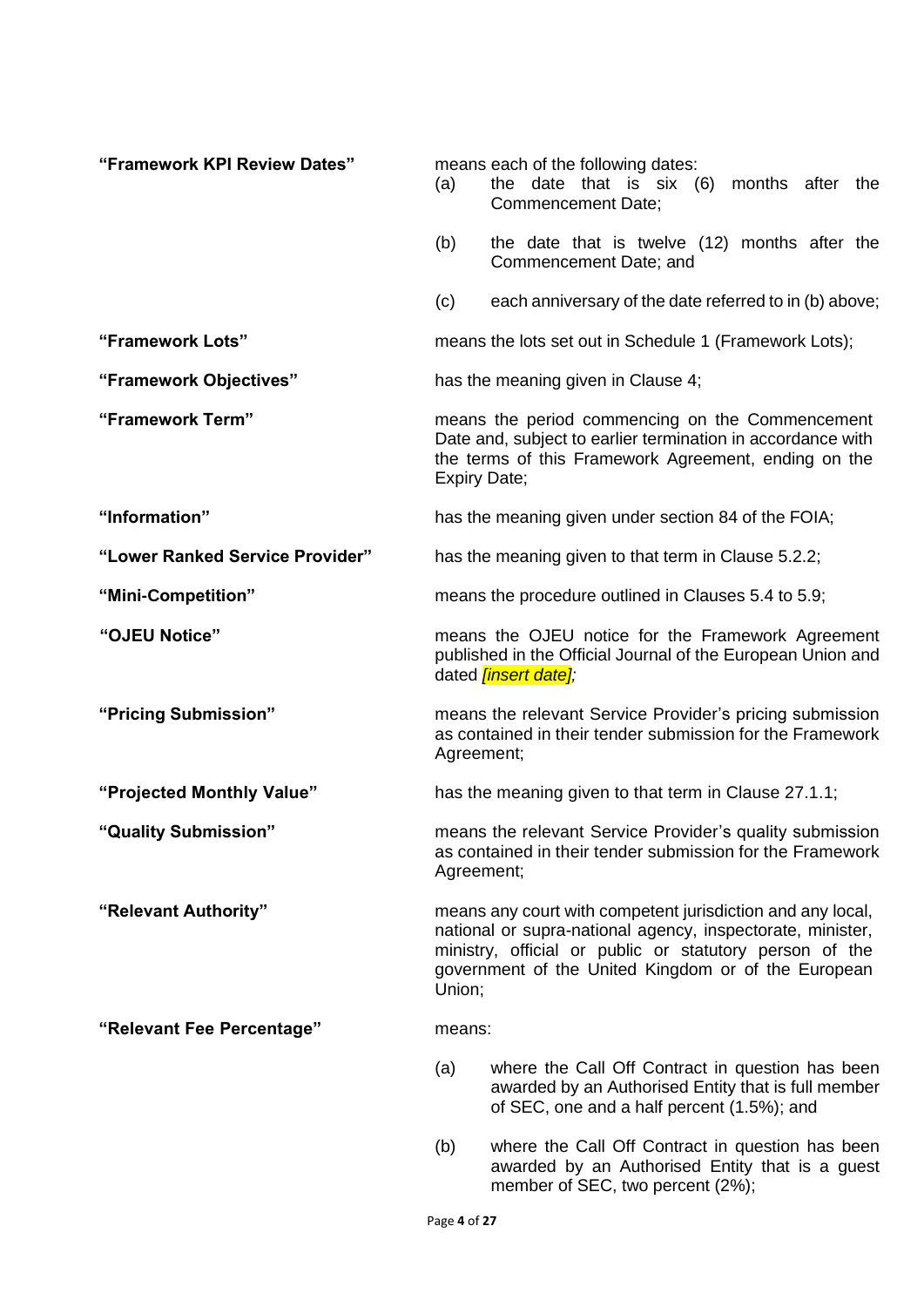| "Request for Information" | means a request for information or an apparent request<br>under the Code of Practice on Access to Government<br>Information, FOIA or the EIR;                                                                                                                  |
|---------------------------|----------------------------------------------------------------------------------------------------------------------------------------------------------------------------------------------------------------------------------------------------------------|
| "SEC"                     | means the social housing procurement consortium known<br>as the South East Consortium, constituted by an<br>agreement between its members, as may be varied from<br>time to time;                                                                              |
| "SEC Fees"                | means the fees payable by a Service Provider to the<br>Client in respect of each Call Off Contract awarded to<br>that Service Provider under this Framework Agreement,<br>as more particularly described in Clause 27;                                         |
| "SEC Member"              | means any full member or guest member of SEC from time<br>to time;                                                                                                                                                                                             |
| "Services"                | means the Services to be carried out by a Service Provider<br>pursuant to a Call Off Contract as more specifically<br>described in the relevant Call Off Contract;                                                                                             |
| "Service Provider"        | means any one of those organisations listed in Schedule 1<br>(Framework Lots) of this Framework Agreement;                                                                                                                                                     |
| "Subsequent SEC Fee Date" | has the meaning given to that term in Clause 27.1.1;                                                                                                                                                                                                           |
| "Subsidiary"              | has the meaning given to it in section 1159 of the<br>Companies Act 2006;                                                                                                                                                                                      |
| "Supply Chain"            | means any and all persons engaged by a Service Provider,<br>the Client or an Authorised Entity (as appropriate) in<br>connection with a Call off Contract with which the Service<br>Provider, the Client or Authorised Entity (as appropriate) is<br>involved; |
| "Working Days"            | means Monday to Friday excluding public holidays.                                                                                                                                                                                                              |

- 2.2 References to Clauses and schedules are references to Clauses of and schedules to this Framework Agreement.
- 2.3 The provisions of the schedules are incorporated in this Framework Agreement.
- 2.4 Reference to the singular includes the plural and vice versa and references to any gender includes both genders.
- 2.5 References to a person includes any individual, firm, unincorporated association or body corporate.
- 2.6 The headings in this Framework Agreement are included for ease of reference only and shall not affect the interpretation or construction of this Framework Agreement.
- 2.7 Any reference to any statute or any section of any statute includes any statutory extension, amendment, modification, consolidation or re-enactment and any statutory instrument, order or regulation made under any statute for the time being in force.
- 2.8 A reference to specific standards, codes of practice, guidelines, rules and/or schemes shall be construed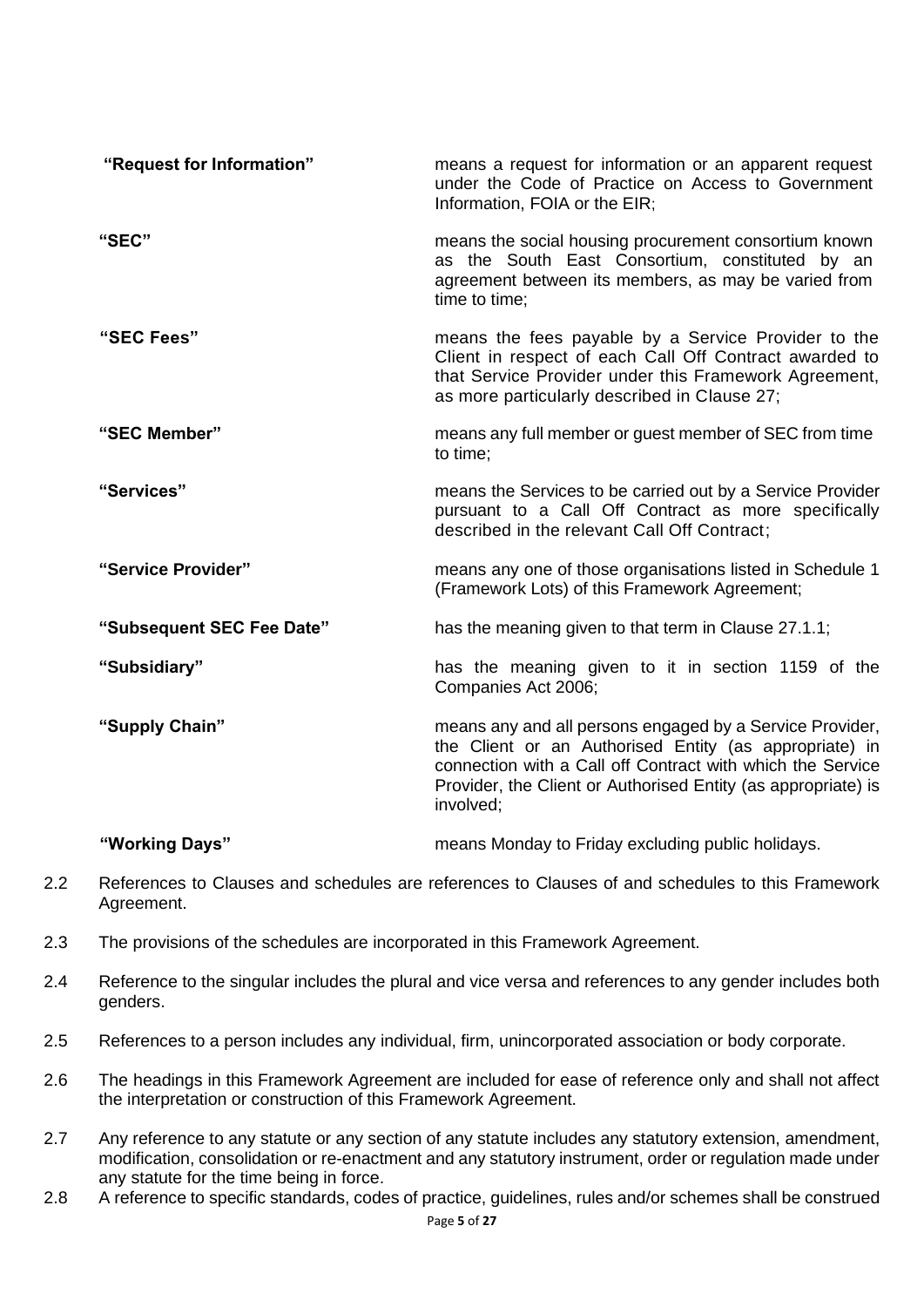as including all amendments, modifications, supplements, re-drafts and/or substitutes.

## **2A AUTHORISING AGREEMENTS**

- 2A.1 The Client may, without the consent of the Service Providers, grant Entities the right to enter into Call Off Contracts pursuant to this Framework Agreement by entering into an Authorising Agreement with the particular Entity.
- 2A.2 The Client shall provide the Service Providers with written notification of any Entities it enters into Authorising Agreements with pursuant to Clause 2A.1 within fifteen (15) Working Days of the date of the Authorising Agreement.

## **3. COMMENCEMENT, APPOINTMENT AND DURATION**

- 3.1 Each Service Provider's appointment shall be governed by this Framework Agreement and any relevant Call Off Contract. Each Service Provider shall when requested by the Client or an Authorised Entity following the selection process set out in Clause 5, enter into a Call Off Contract for the carrying out of the relevant Services.
- 3.2 Subject to earlier termination in accordance with its terms, this Framework Agreement shall commence on the Commencement Date and shall continue until the Expiry Date.
- 3.3 Notwithstanding any other provision of this Framework Agreement to the contrary, neither the Client nor any Authorised Entity is obliged to enter into any Call Off Contracts with any Service Provider during the Framework Term and neither the Client nor any Authorised Entity shall be liable for any loss of profits, loss of contracts or other costs or losses suffered or incurred by a Service Provider as a result of that Service Provider not being awarded one or more Call Off Contracts during the Framework Term.

#### **4. FRAMEWORK OBJECTIVES**

- 4.1 The Framework Objectives are as follows:
	- 4.1.1 team-working and consideration for others, including quality and diversity considerations where appropriate;
	- 4.1.2 to engage in alliancing with the Client and Authorised Entities as and when agreed;
	- 4.1.3 improvements in environmental performance, sustainability and reductions in environmental impact;
	- 4.1.4 to actively promote the Framework Agreement to the market and potential users;
	- 4.1.5 high levels of resident satisfaction;
	- 4.1.6 the development and implementation of training programmes, apprenticeships and community initiatives;
	- 4.1.7 supporting local sustainability and community initiatives;
	- 4.1.8 the avoidance of disputes;
	- 4.1.9 the timely and fair payment of all suppliers and sub-contractors by the Service Providers;
	- 4.1.10 the Client's and the Authorised Entities' satisfaction with the performance of the Service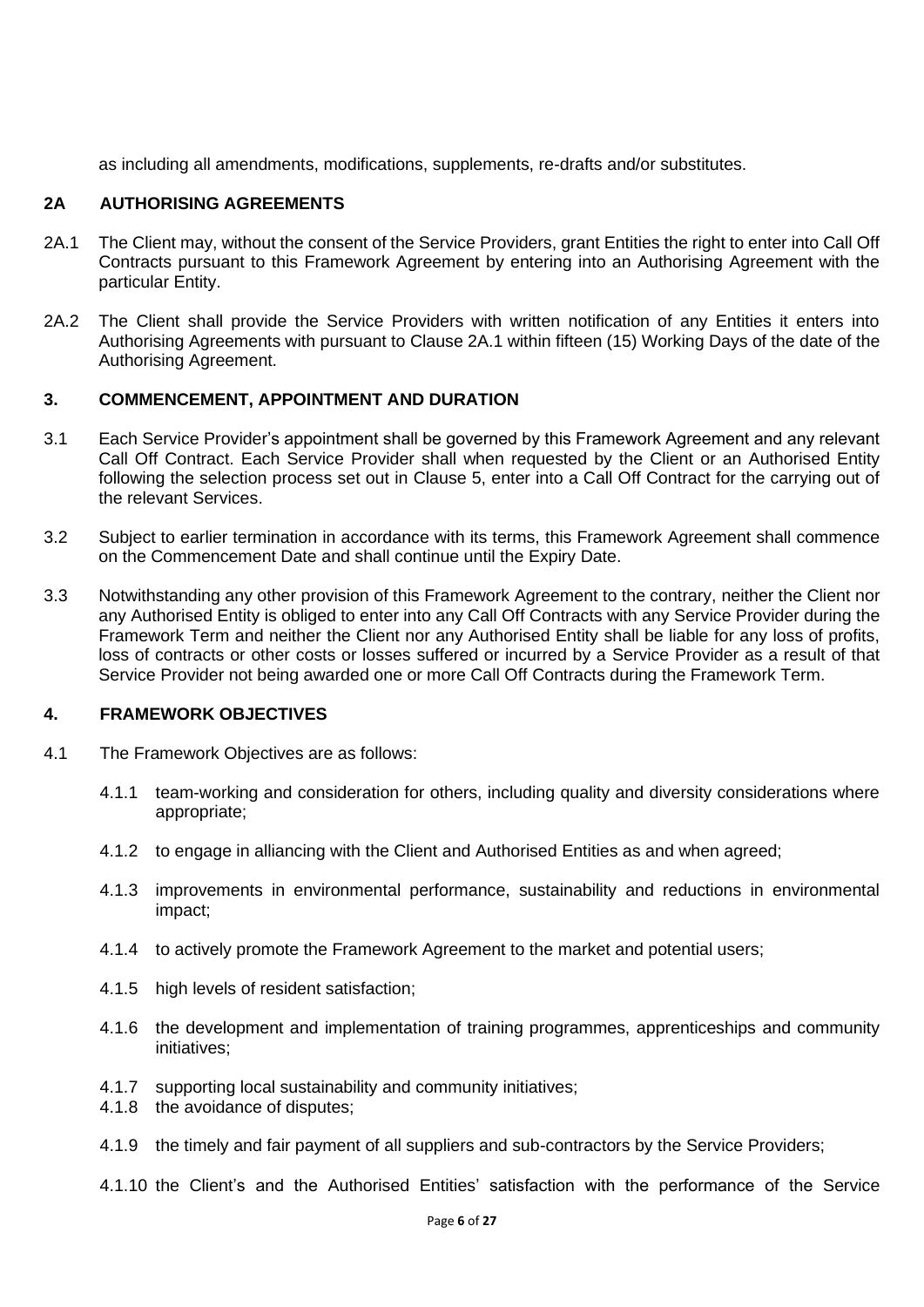Providers;

- 4.1.11 to work in a spirit of continuous improvement to continually improve value for money, quality and best value;
- 4.1.12 to consider and adopt any efficiency initiatives the Client or any Authorised Entities may bring to the attention of Service Providers and to apply the methodology of value engineering; and
- 4.1.13 to embrace and put forward new technologies, products and practices in the provision of the Services.

## **5. SELECTION AND APPOINTMENT OF SERVICE PROVIDERS TO CARRY OUT CALL OFF CONTRACTS**

5.1 The Service Providers acknowledge that where the Client or an Authorised Entity wishes to award a Call Off Contract under this Framework Agreement the selection of a Service Provider from a Framework Lot shall be made by the Client or the Authorised Entity either by Direct Selection in accordance with the provisions of Clause 5.2, or by way of Mini-Competition in accordance with the provisions of Clauses 5.4 to 5.9.

## **Direct Selection of a Service Provider**

- 5.2 The Client or an Authorised Entity may award a Call Off Contract directly to a Service Provider, without any further competition between the Services Providers, (**"Direct Selection"**) in accordance with the provisions of this Clause:
	- 5.2.1 The Client or Authorised Entity may award a Call Off Contract by Direct Selection to the Service Provider who is the number 1 ranked Service Provider on the Framework Lot in question at the time of award of the Call Off Contract. Should such number 1 ranked Service Provider not wish to accept the award of the Call Off Contract, the Client or Authorised Entity may award the Call Off Contract by Direct Selection to the Service Provider who is the number 2 ranked Service Provider on the Framework Lot in question at the time of award of the Call Off Contract, and so on; or
	- 5.2.2 The Client or Authorised Entity may award a Call Off Contract by Direct Selection to a Service Provider who is not the number 1 ranked Service Provider on the Framework Lot in question at the time of award of the Call Off Contract (a **"Lower Ranked Service Provider"**) in any of the following the circumstances:
		- (i) Where the number 1 ranked Service Provider on the Framework Lot in question at the time of award of the Call Off Contract (and any other Service Providers on the Framework Lot with a higher ranking than the Lower Ranked Service Provider at the time of award of the Call Off Contract) have declined the Call Off Contract or, in the reasonable opinion of the Client or Authorised Entity in question, do not have the capacity or capability to carry out the Call Off Contract to the standards required;
		- (ii) Where, exceptionally, the Call Off Contract involves certain requirements that are of particular importance to the Client or Authorised Entity, and the Lower Ranked Service Provider's Pricing Submission and/or Quality Submission for the Framework Agreement was particularly strong or competitive in relation to those requirements in comparison with the other Service Provider's Pricing Submissions and Quality Submissions;
		- (iii) It is possible that a direct award may be made, where, exceptionally, the Call Off Contract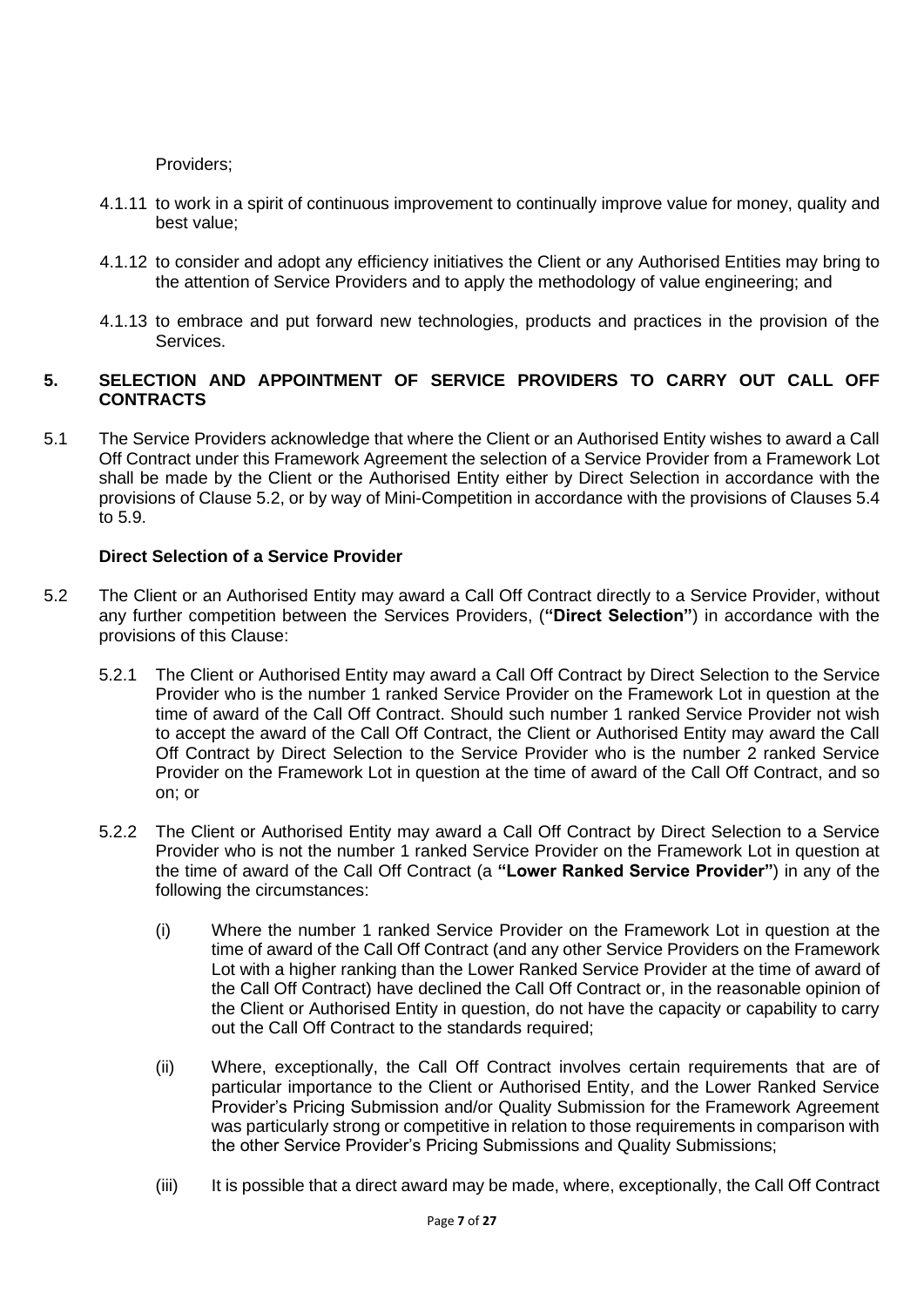involves certain requirements that are of particular importance to a Member, and the Pricing Submission for the Framework Agreement from a Service Provider who is not top ranked on the framework was particularly strong or competitive in relation to those requirements in comparison with the top ranked Service Provider's Pricing Submission. An example of this could be where the individual Member's stock profile is entered into the framework price matrix in order to assess the ranking of the contractors for that particular Member. Where this is done a direct award may be made to the Service Provider who is top ranked for the particular stock profile rather than the top ranked Service Provider (based on the notional cost profile in the framework pricing matrix).

- (iv) Where the Lower Ranked Service Provider has already carried out significant works or services "at risk" on behalf of the Client or the Authorised Entity in relation to the site to which the Call Off Contract will relate;
- (v) Where the Call Off Contract has substantial similarities to a previous project in which the Lower Ranked Service Provider was involved (whether such project was the subject of a Call Off Contract awarded under this Framework Agreement or not); or
- (vi) Where for reasons of urgency it is not reasonably practicable to award the Call Off Contract by way of a Mini-Competition.
- 5.3 Each Service Provider acknowledges and agrees that:
	- 5.3.1 as at the Commencement Date, its ranking for each of the Framework Lots it is appointed to is as set out in the fourth column of the tables in Schedule 1 (Framework Lots); and
	- 5.3.2 such rankings may change following a Framework KPI Performance Review undertaken by the Client in accordance with Clause 7.1.

#### **Method 2: Mini-competition**

- 5.4 If the Client or an Authorised Entity wishes to award a Call Off Contract by way of a Mini-Competition, the Client or the Authorised Entity shall identify the Service Providers appointed to the relevant Framework Lot who are capable of carrying out the particular Call Off Contract, and shall invite those Service Providers to take part in a Mini-Competition.
- 5.5 Each Service Provider acknowledges that the Client or the Authorised Entity may apply the Capability Criteria to determine which Service Providers are capable of carrying out the Call Off Contract for the purposes of Clause 5.4, and are therefore to be invited to participate in the Mini-Competition.
- 5.6 The invitation to take part in a Mini-Competition shall:
	- 5.6.1 be issued in writing;
	- 5.6.2 explain whether the Mini-Competition is to comprise of written tender / selection proposals by the Service Providers, site visits, interviews or presentations or a combination of any of these things;
	- 5.6.3 where the Mini-Competition is to involve the submission of written tender proposals by the Service Providers, specify a fixed time limit for submission of such proposals, such time limit being of sufficient duration to allow proposals to be submitted, taking into account factors such as the complexity of the Services in question, the nature of the Client's or the Authorised Entity's requirements and the time needed to compile and submit proposals;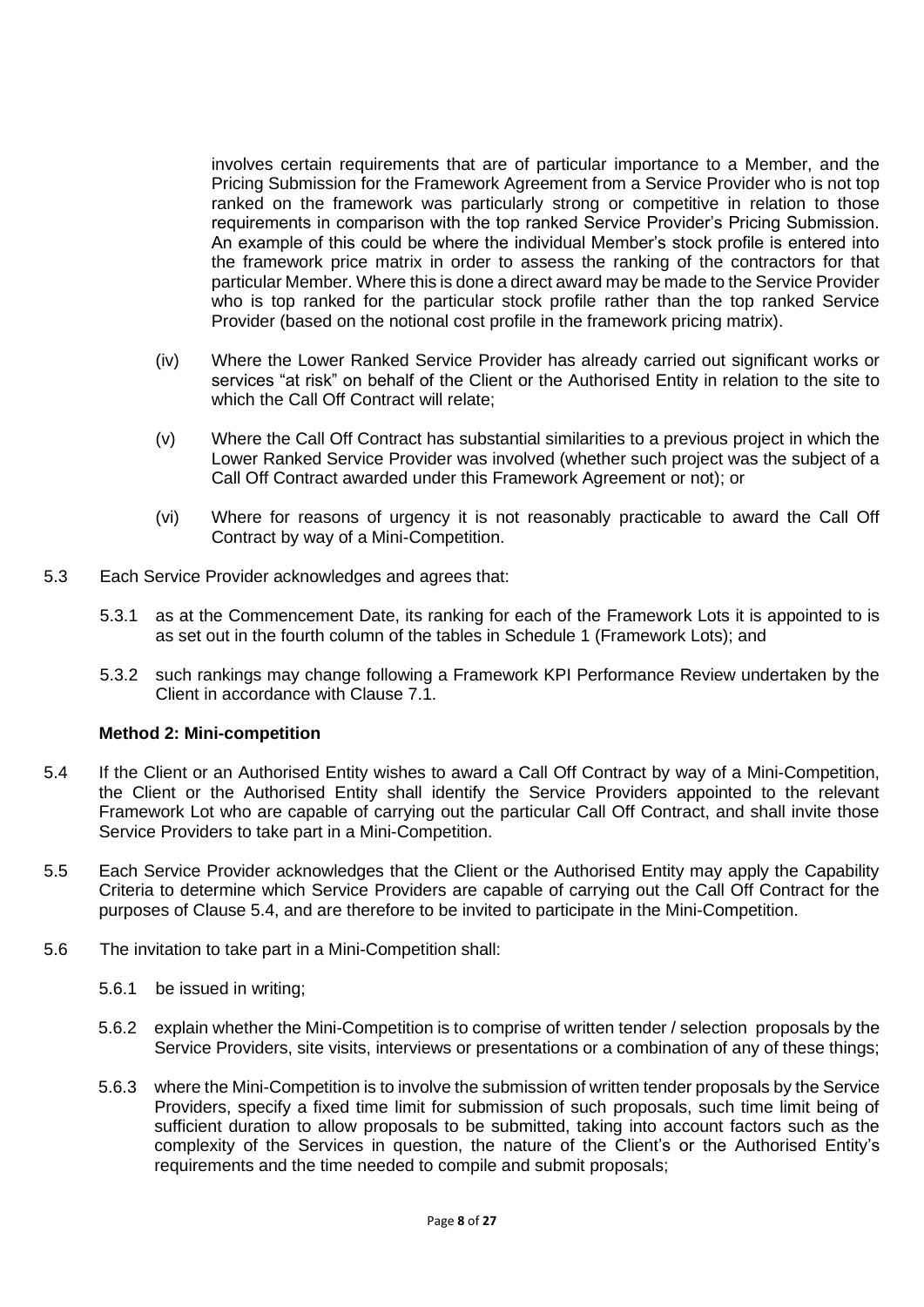- 5.6.4 set out out the evaluation criteria on which tenders submitted pursuant to the Mini-Competition will be assessed, which shall be based on the Mini-Competition Evaluation Criteria set out in Schedule 5 with such amendments as the Client or the Authorised Entity may stipulate to reflect the requirements of the Call Off Contract in question; and
- 5.6.5 contain a copy of the form of Call Off Contract that will be entered into with the successful Service Provider.
- 5.7 When invited by the Client or an Authorised Entity to participate in a Mini-Competition, the Service Provider shall provide written confirmation to the party carrying out the tender as to whether or not it wishes to participate.
- 5.8 Each Service Provider shall be responsible for any costs it incurs in participating in a Mini-Competition and acknowledges and agrees that neither the Client nor any Authorised Entity shall have any liability for such costs under any circumstances.
- 5.9 The Mini-Competition will be assessed on the basis of the evaluation criteria set out in the invitation and all Service Providers participate in the Mini-Competition will be informed of the outcome of that evaluation.

### **Issue of a Call Off Contract**

- 5.10 As soon as possible following any selection of a Service Provider whether by Mini-competition or by Direct Selection, the Client or the Authorised Entity shall issue a Call Off Contract to the successful Service Provider.
- 5.11 Upon the issue of any Call Off Contract, the Service Provider shall execute and return the relevant Call Off Contract to the Client or the Authorised Entity within ten (10) Working Days of receipt of the same or such longer period as the Client or the Authorised Entity may specify.
- 5.12 Should the Service Provider fail to comply with its obligation in Clause 5.11 above, the Service Provider shall be deemed to have declined the offer to enter into the Call Off Contract and the Client or the Authorised Entity may recommence the selection process under this Clause 5.
- 5.13 Once appointed to carry out Services under a Call off Contract, the Service Provider shall carry out those Services in accordance with the terms of the Call off Contract.

#### **Inconsistency between terms of a Call off Contract and this Framework Agreement**

5.14 The terms of this Framework Agreement will supplement and complement the terms of any Call Off Contract. However, in the event of any conflict or discrepancy between the terms of a Call Off Contract and the terms of this Framework Agreement the terms of the relevant Call Off Contract will prevail.

#### **6. PRICE**

- 6.1 The price payable to Service Providers for the carrying out of Services pursuant to Call Off Contracts will be calculated by reference to the rates and prices set out in the particular Service Provider's Pricing Submission subject to:
	- 6.1.1 any refinements that are necessary to reflect the particular requirements of the Call Off Contract in question; and/or
	- 6.1.2 any reduction that may be offered and agreed pursuant to a Mini-Competition or during a Direct Selection of the Service Provider.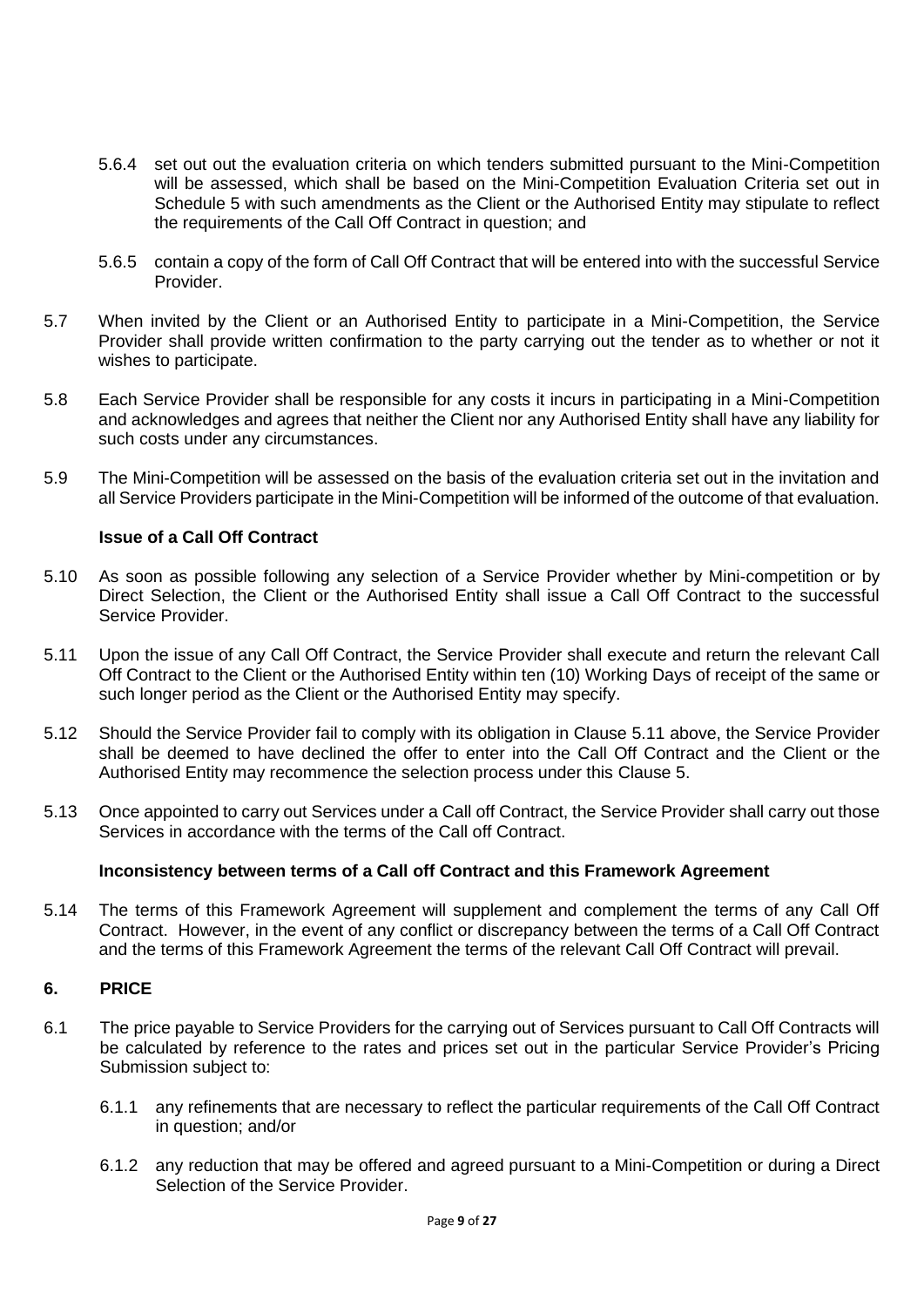## **7. KPI PEFORMANCE REVIEW**

#### **Framework KPI Performance Review**

- 7.1 On or around each Framework KPI Review Date the Client shall undertake a review of each Service Provider's performance against the Framework KPIs in the period since the previous Framework KPI Review Date or, in the case of the review undertaken on or around the first Framework KPI Review Date, in the period since the Commencement Date (a **"Framework KPI Performance Review"**). Framework KPI Performance Reviews shall be undertaken by the Client in accordance with the procedures and principles set out in the Schedule 2 (Framework KPIs).
- 7.2 Each Service Provider shall provide the Client with such assistance and information as it may reasonably require in order to carry out a KPI Performance Review pursuant to Clause 7.1.
- 7.3 Each Service Provider acknowledges and agrees that its ranking for each of the Framework Lots it is appointed to may change following a Framework KPI Performance Review undertaken by the Client in accordance with pursuant to Clause 7.1.
- 7.4 Following the completion of a KPI Performance Review, the Client shall provide each Service Provider with details of any changes to their ranking for each of the Framework Lots that they are appointed to.

## **Call off Contract KPI Performance Review**

- 7.5 Throughout the Framework Term, the performance of the Service Providers in relation to any Call Off Contract shall also be monitored and assessed by reference to the Call Off Contract KPIs.
- 7.6 Each Service Provider shall provide the Client and the Authorised Entities with such assistance and information as they may reasonably require to enable the Client or Authorised Entity in question to monitor and assess the Service Provider's performance under Call Off Contracts against the Call Off Contract KPIs.
- 7.7 Without limitation to the generality of Clause 7.6, each Service Provider shall, within ten (10) days of the date of any written request from the Client provide the Client with such cost and performance related information as it may reasonably require to enable it to monitor the Service Provider's performance on Call Off Contracts entered into pursuant to this Framework Agreement.

## **8. CONTINUOUS IMPROVEMENT AND CO-OPERATION**

#### **Commitment to seek Continuous Improvement**

- 8.1 The Service Providers shall, throughout the Framework Term, look for and seek to achieve continuous improvement in the quality and carrying out of the Services.
- 8.2 The Client, Authorised Entities and the Service Providers shall consider and seek to agree such incentives, additional to those described in this Framework Agreement, as may be appropriate to encourage the Service Providers to maximise their efforts pursuant to this Framework Agreement and any Call off Contract.

#### **Meetings and Annual Review Forum**

8.3 The Service Providers shall attend all meetings as may be necessary for the proper carrying out of the Call off Contracts.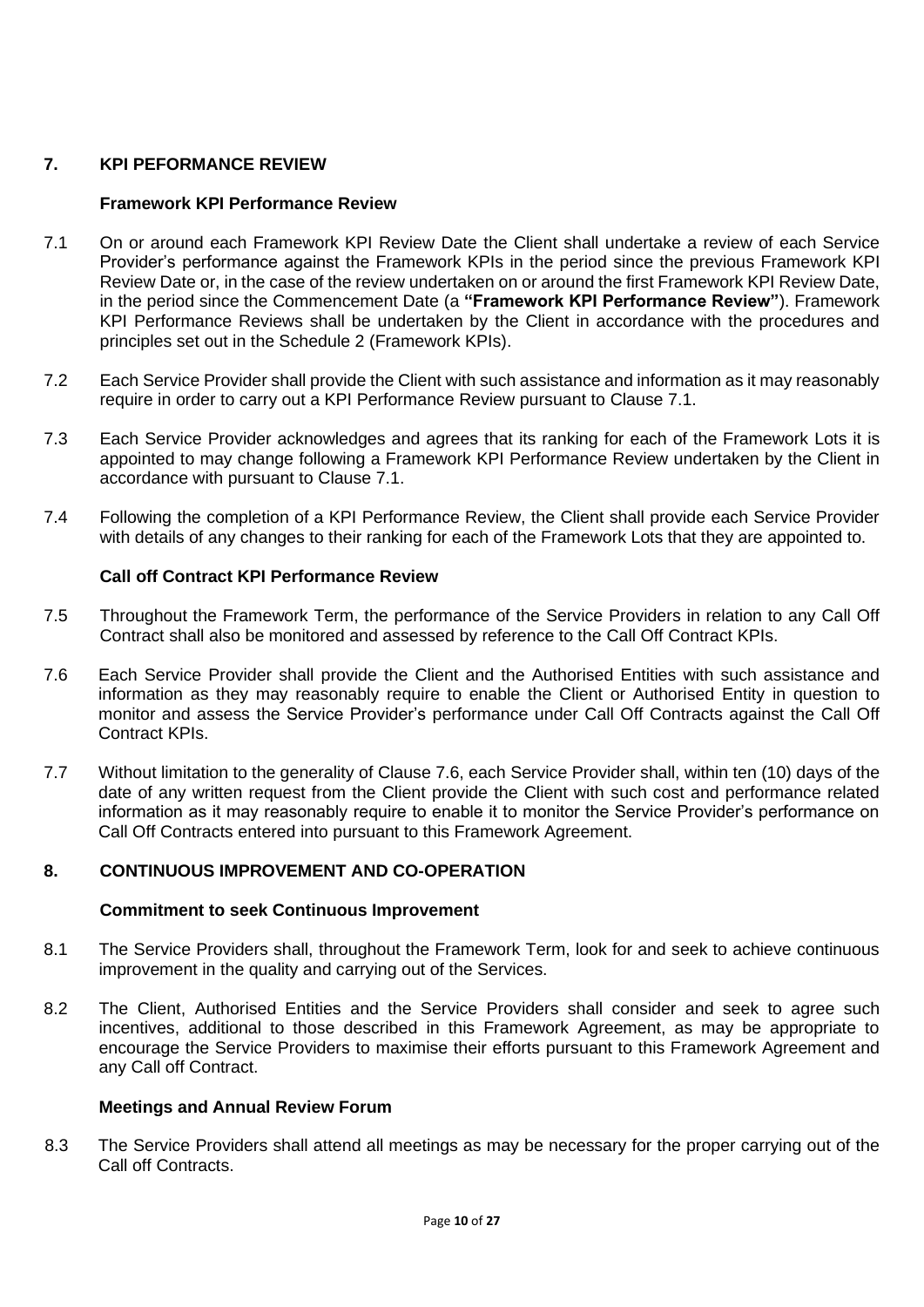- 8.4 Without prejudice to the generality of Clause 8.3, twelve (12) months after the Commencement Date and every twelve (12) months thereafter until the end of the Framework Term, the Client may convene a meeting with such other Authorised Entities and such Service Providers as the Client may specify by giving such persons not less than five (5) Working Days' notice in writing to:
	- 8.4.1 share experience and lessons learnt from completed Call Off Contracts;
	- 8.4.2 identify areas of success or areas for improvement in the successful carrying out of the Services and the achievement of the Framework Objectives;
	- 8.4.3 share knowledge and experience in the pursuit of continuous improvement of the Services; and
	- 8.4.4 publish details of each workload of each Service Provider to ensure transparency of information.

#### **No Delay**

8.5 In all matters relating to the Services, including without limitation any required notice, request, submission, decision, consent, approval, comment, valuation, agreement, opinion, instruction and other communication and activity the Service Providers shall act reasonably and without delay.

## **9. INFORMATION SHARING**

- 9.1 Subject to Clause 9.2, if a Service Provider has in its possession any knowledge or information that is or would be of assistance to the Client or an Authorised Entity in connection with a Call Off Contract, then the Service Provider shall promptly volunteer and share such knowledge or information with the Client or Authorised Entity without the need to be asked for such knowledge or information and irrespective of whether the Service Provider is contractually obliged to share such knowledge or information under any Call Off Contract that may have been entered into pursuant to this Framework Agreement.
- 9.2 A Service Provider shall not be required to volunteer or share knowledge or information pursuant to Clause 9.1 which the Service Provider is legally and/or contractually prohibited from disclosing.

#### **10. SUPPLY CHAIN MANAGEMENT**

- 10.1 The Service Providers shall in carrying out their obligations under this Framework Agreement and any Call Off Contract:
	- 10.1.1 adhere to and cooperate in achieving the Framework Objectives;
	- 10.1.2 use their reasonable endeavours to ensure that all members of their respective Supply Chains adhere to and cooperate in achieving the Framework Objectives; and
	- 10.1.3 work cooperatively with the members of the Client's and the Authorised Entities' Supply Chains with a view to achieving the Framework Objectives.

#### **11. HEALTH AND SAFETY**

The Client, the Authorised Entities and the Service Providers shall work together and individually within their agreed roles, responsibilities and expertise and in accordance with this Framework Agreement to achieve the highest possible standards of health and safety in all activities forming part of the Services.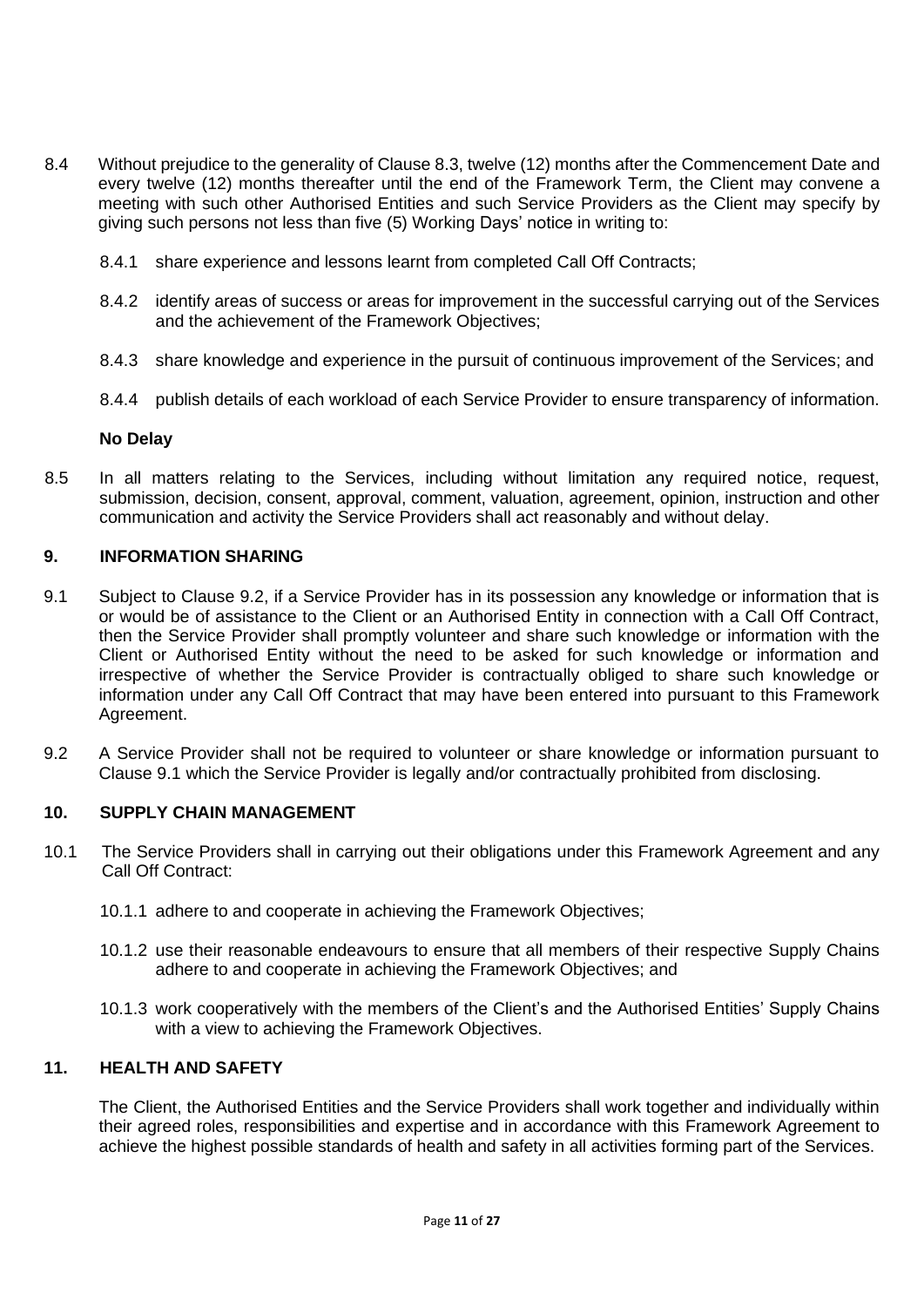## **12. GENERAL OBLIGATIONS & WARRANTIES**

- 12.1 Each Service Provider warrants (and where relevant undertakes) to the Client that:
	- 12.1.1 it has full power and authority and all necessary consents to enter into and to perform its obligations under this Framework Agreement and any other agreements to which it is a party and which are to be entered into under or in connection with this Framework Agreement;
	- 12.1.2 no litigation, arbitration, adjudication, dispute or administrative proceeding has been commenced, is pending or to its knowledge is threatened against the Service Provider, and no judgment or award has been given or made or is pending against it, which:
		- (i) in any way questions its power or authority to enter into or perform its obligations under this Framework Agreement or any other agreements to which it is a party and which are to be entered into under or in connection with this Framework Agreement; or
		- (ii) may have a material adverse effect on its ability to perform its obligations under this Framework Agreement or any other agreements to which it is a party and which are to be entered into under or in connection with this Framework Agreement;
	- 12.1.3 all information, representations and other matters of fact communicated in writing to the Client or to its agents, advisers or employees, by or on behalf of the Service Provider, in its pre-qualification questionnaire or tender submission, or otherwise in respect of this Framework Agreement, were when given and remain, as at the date of this Framework Agreement, true, complete and accurate in all material respects (save to the extent that they have been superseded by subsequent communications in writing to the Client or the relevant agents, advisers or employees); and
	- 12.1.4 every consent, authorisation, certificate, licence, or approval of, or registration with, or declaration to, any Relevant Authority required to authorise, or required in connection with the execution, delivery, validity, enforceability or admissibility in evidence of, this Framework Agreement or the performance by the Service Provider of its obligations under this Framework Agreement has been or will within any applicable period be obtained or made and is, or will when obtained be, in full force and effect, and there has been no material default in the observance of the conditions or restrictions (if any) imposed in, or in connection with, any of them.
- 12.2 The rights and remedies of the Client in relation to any misrepresentation or breach of warranty (or other provision of this Framework Agreement) on the part of the Service Provider shall not be prejudiced by any investigation by or on behalf of the Client into the affairs of the Service Provider, by the performance of this Framework Agreement or by any other act or thing which may be done or omitted to be done by the Client under this Framework Agreement and which would or might, but for this Clause 12.2, prejudice such rights and remedies.

## **13. ASSIGNMENT AND SUBCONTRACTING**

- 13.1 The rights of the Service Providers under this Framework Agreement are personal and the Service Providers shall not, without the prior written consent of the Client, assign, transfer or subcontract any rights and/or obligations under this Framework Agreement to any party.
- 13.2 The Client and Authorised Entities may at any time assign, novate, charge or transfer their interest in this Framework Agreement and/or any rights arising under it to any party on written notice to the Service Providers without the consent of the Service Providers being required. The Service Providers shall enter into all necessary documentation to give effect to such assignment, novation, charge or transfer.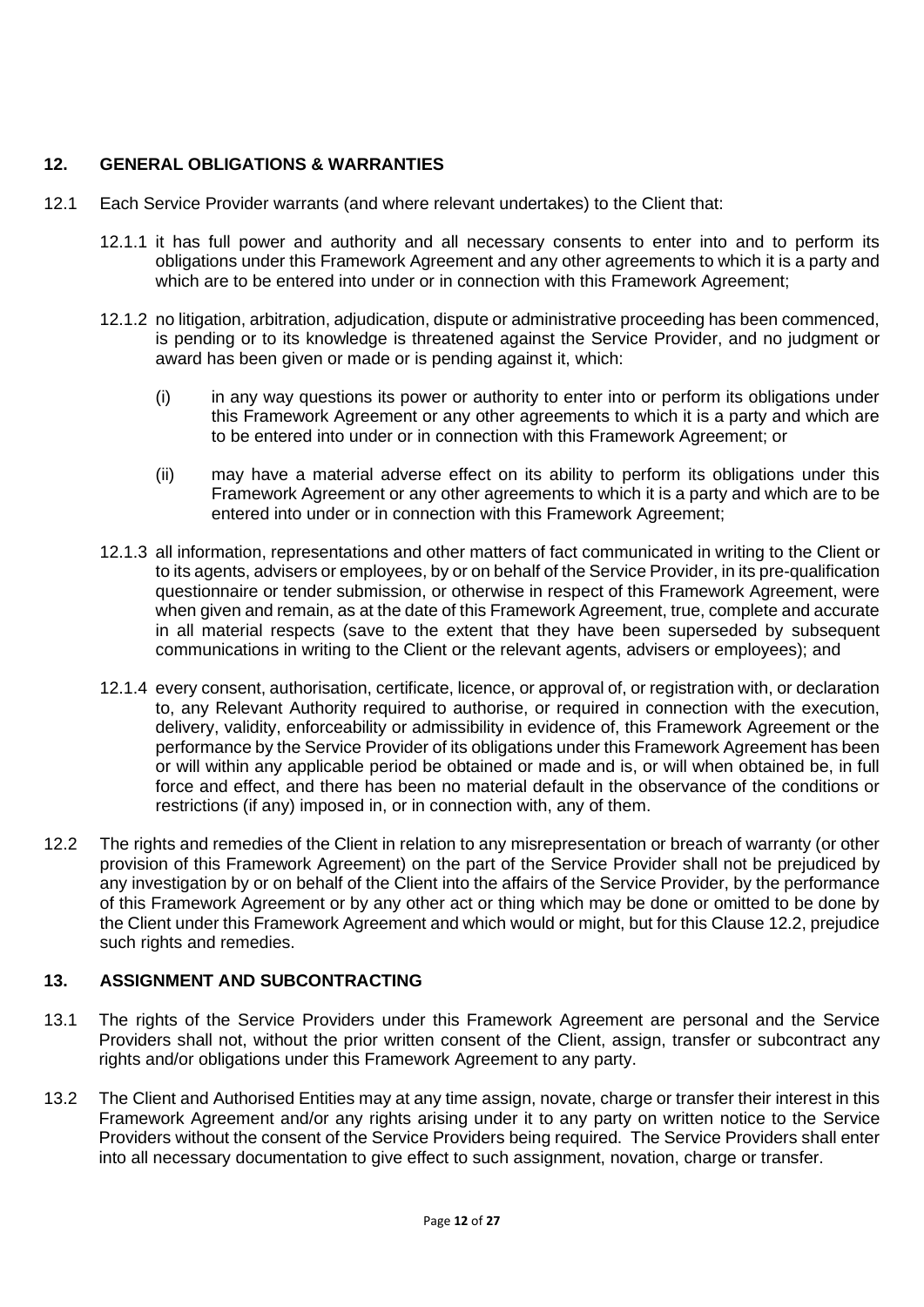## **14. TERMINATION**

## **The Client's Right to Terminate**

- 14.1 If a Service Provider:
	- 14.1.1 commits a material breach of the terms of this Framework Agreement or any Call Off Contract; or
	- 14.1.2 ceases to carry on its business, becomes insolvent, or has a liquidator, trustee in bankruptcy, receiver, manager, administrator or administrative receiver appointed in respect of its assets or (where the Service Provider is a partnership) those of any partner of the firm, or suffers any event analogous to any of the foregoing in any jurisdiction in which it is incorporated or resident; or
	- 14.1.3 becomes Controlled by a person or persons which do not Control it at the date of this Framework Agreement; or
	- 14.1.4 becomes a Subsidiary of a body of which it is not a Subsidiary at the date of this Framework Agreement,

the Client may terminate the appointment of the Service Provider under one or more Framework Lots by notice in writing having immediate effect.

- 14.2 Without affecting any other right or remedy available to it, the Client may terminate a Service Provider's appointment under one or more Framework Lots at any time, by giving written notice of termination to the Service Provider, that termination taking effect on the date of receipt of notice by the Service Provider or any later date as may be specified in the notice, if:
	- 14.2.1 this Framework Agreement has been subject to a substantial modification for the purposes of regulation 72 of the Public Contracts Regulations 2015 (the **"PCR 2015"**) which would have required a new procurement procedure in accordance with regulation 72(9) of the PCR 2015;
	- 14.2.2 the Service Provider has, at the Commencement Date, been in one of the situations referred to in regulation 57(1) of the PCR 2015, including as a result of the application of regulation 57(2) of the PCR 2015, and should therefore have been excluded from the procurement procedure for this Framework Agreement; or
	- 14.2.3 this Framework Agreement should not have been awarded to the Service Provider in view of a serious infringement of the obligations under the Treaty on European Union, the Treaty on the Functioning of the European Union (**"TFEU"**) and the Public Contracts Directive 2014/24/EU that has been declared by the Court of Justice of the European Union in a procedure under Article 258 of TFEU.

## **Service Provider's Right to Terminate**

14.3 A Service Provider may terminate its appointment under one or more Framework Lots following any breach of this Framework Agreement by the Client (other than a breach which is notified to, and remedied by the Client within fifteen (15) Working Days of the notice), or in the event of the Client ceasing to carry on its business.

## **General**

14.4 The termination of a Service Provider's appointment under one or more Framework Lots shall not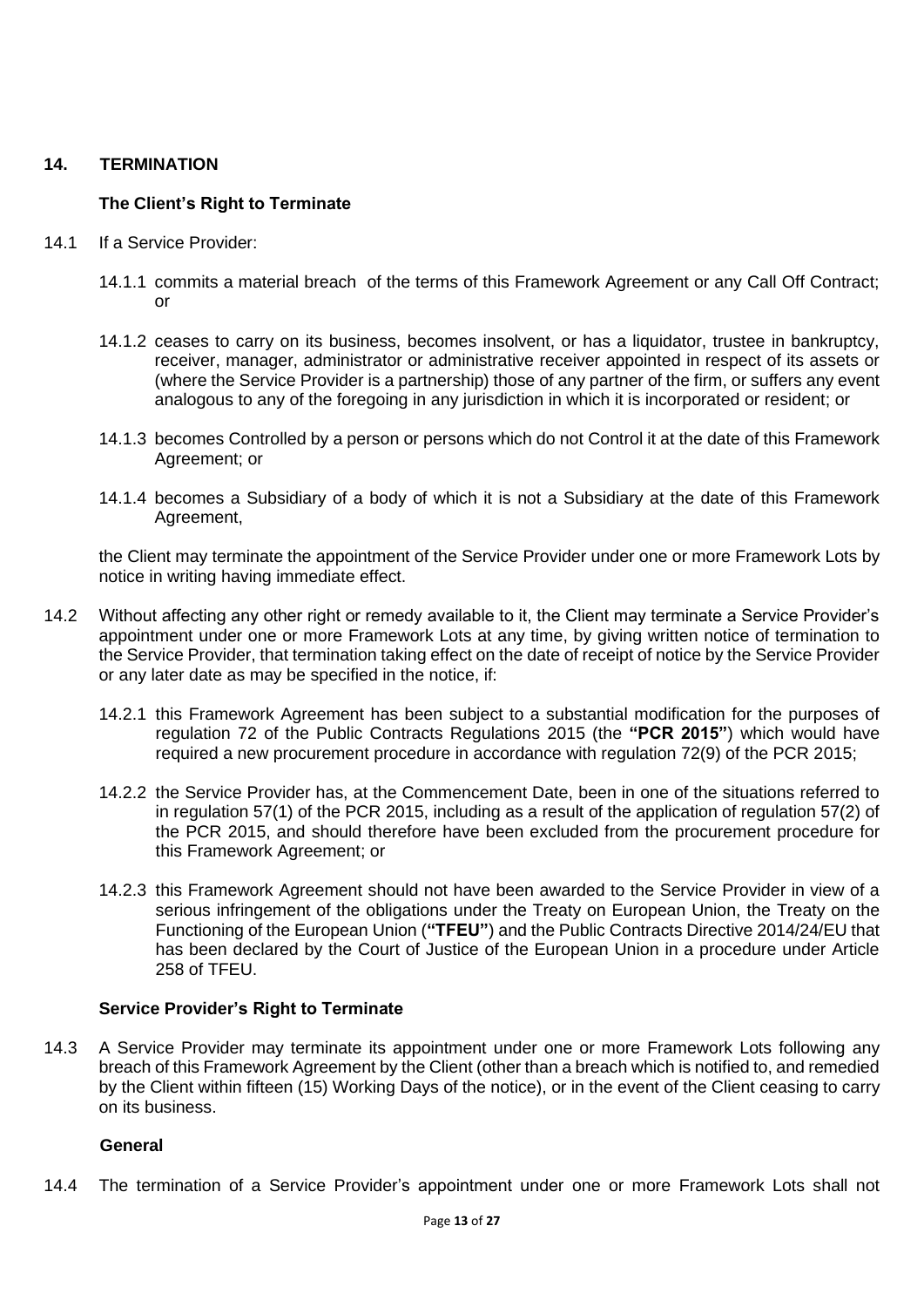automatically terminate any Call off Contract entered into at or before the date of termination unless the reason for termination is also a ground for the termination of any such Call Off Contract.

- 14.5 Termination of the appointment of a Service Provider under one or more Framework Lots shall not affect the mutual rights and obligations of the relevant parties accrued at the date of termination and the ongoing rights and obligations of such parties as stated in this Framework Agreement.
- 14.6 Any Call Off Contract entered into during the Framework Term shall continue in full force and effect until its respective termination date, notwithstanding the termination or expiry of this Framework Agreement.
- 14.7 For the avoidance of doubt, the termination of a Service Provider's appointment under one Framework Lot shall not automatically terminate that Service Provider's appointment under any other Framework Lot unless expressly provided otherwise.

#### **Obligations on Termination or Expiry**

- 14.8 On termination or expiry of this Framework Agreement, the Client, the Authorised Entities and the relevant Service Provider(s) shall promptly:
	- 14.8.1 return to the other relevant parties all documents and materials (and any copies) containing such parties' confidential information;
	- 14.8.2 erase all the other relevant parties' confidential information from its computer systems (to the extent possible); and
	- 14.8.3 on request, certify in writing to the other relevant parties that it has complied with the requirements of this Clause 14.8.

## **15. PROBLEM SOLVING, DISPUTE AVOIDANCE AND RESOLUTION**

- 15.1 As soon as a Service Provider, the Client or an Authorised Entity is aware of any difference or dispute with another arising out of, or in connection with, this Framework Agreement which does not fall to be dealt with under a Call Off Contract, they shall give notice to the other relevant party.
- 15.2 The relevant parties will endeavour to resolve any difference or dispute by direct negotiation in good faith and each such party will give serious consideration to a request by the other to refer a difference or dispute to mediation.
- 15.3 If any difference or dispute is not resolved in accordance with Clause 15.2 and provided that neither party has by reason of that difference or dispute exercised a right of termination under Clause 14 , then such dispute may be referred to conciliation or to mediation or to any other form of alternative dispute resolution as the parties may agree.
- 15.4 The procedures under Clause 15.1, 15.2 and 15.3 are without prejudice to a party's right to refer any difference or dispute to adjudication.
- 15.5 Any difference or dispute may be referred by a party to the courts of England and Wales.

#### **16. NOTICES**

16.1 Any notice, request, instruction or other documentation to be given under this Framework Agreement shall be delivered or sent by first class post or by fax or electronic mail to the address of the recipient party set out in this Framework Agreement (or to such other address as that party may have notified the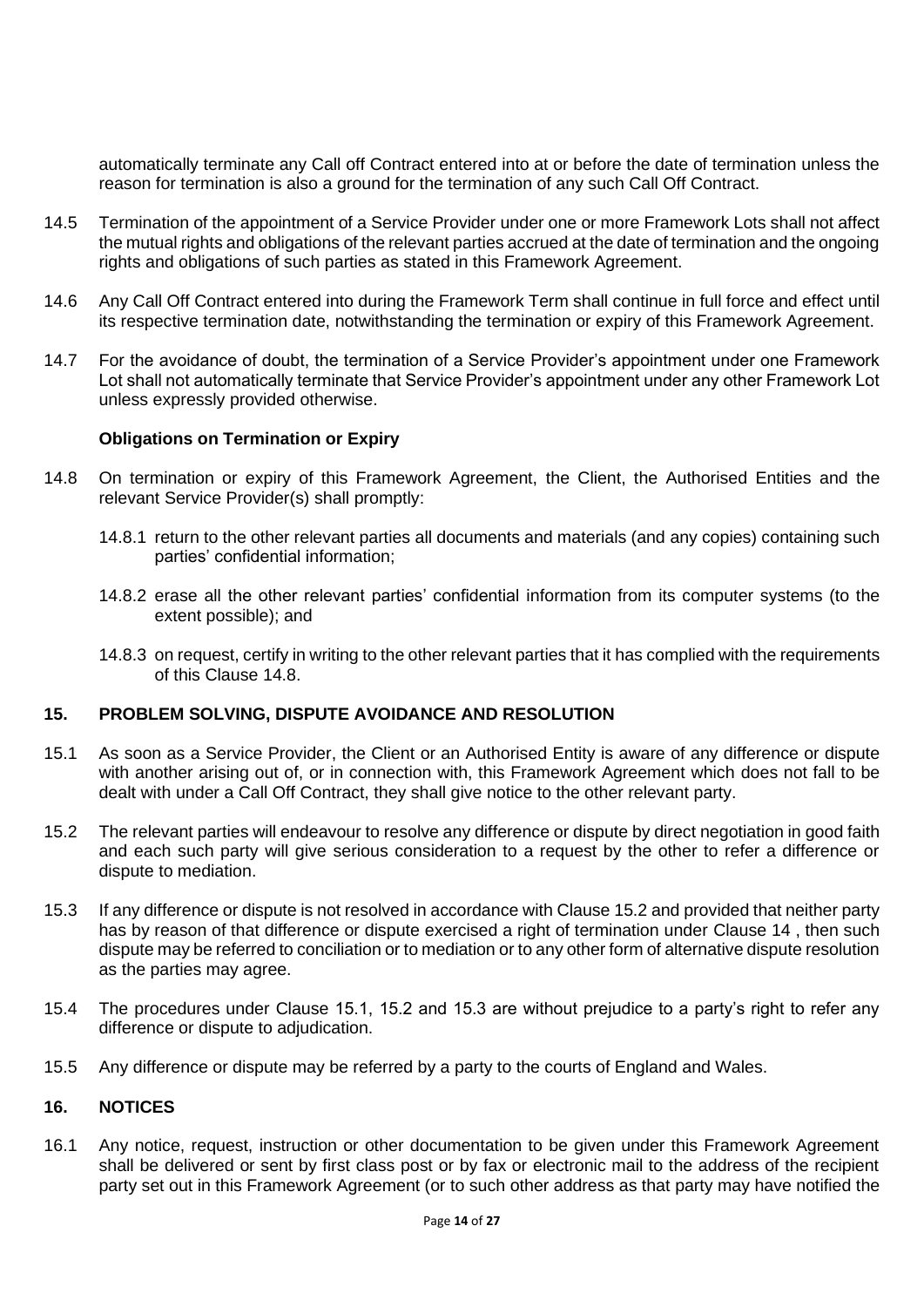other relevant party for this purpose) and any such notice or other document shall be deemed to have been served, (if delivered) at the time of delivery or (if sent by post) upon the expiration of 48 hours after posting and (if sent by fax or electronic mail) upon transmission unless a notice of non-delivery is received within 2 hours after transmission.

## **17. FREEDOM OF INFORMATION**

- 17.1 The Service Providers acknowledge that the Client and the Authorised Entities may be subject to the requirements of the FOIA and the EIR and shall assist and co-operate with the Client or the Authorised Entity concerned to enable it to comply with its information disclosure obligations.
- 17.2 Each Service Provider shall and shall procure that its sub-contractors shall:
	- 17.2.1 transfer to the Client or the Authorised Entity all Requests for Information that it receives as soon as practicable and in any event within two (2) Working Days of receiving a Request for Information;
	- 17.2.2 provide the Client or the Authorised Entity with a copy of all Information in its possession, or power in the form that the Client or the Authorised Entity requires within five (5) Working Days (or such other period as the Client or the Authorised Entity may specify) of the Client's or the Authorised Entity's request; and
	- 17.2.3 provide all necessary assistance as is reasonably requested by the Client or the Authorised Entity to enable the Client or the Authorised Entity to respond to the Request for Information within the time for compliance set out in section 10 of the FOIA or regulation 5 of the EIR.
- 17.3 the Client or the Authorised Entity concerned shall be responsible for determining in its absolute discretion whether any Information is exempt from disclosure in accordance with the provisions of the FOIA or the EIR.
- 17.4 In no event shall a Service Provider respond directly to a Request for Information unless expressly authorised to do so by the Client or the relevant Authorised Entity.
- 17.5 Each Service Provider acknowledges that the Client and the Authorised Entities may, acting in accordance with the relevant codes of practice on the Discharge of the Functions of Public Authorities under Part 1 of the Freedom of Information Act 2000, be obliged to disclose Information without consulting or obtaining consent from the Service Provider or despite having taken the Service Provider's views into account.
- 17.6 Each Service Provider shall ensure that all Information is retained for disclosure and shall permit the Client and the Authorised Entities to inspect such records as requested from time to time.

## **18. CONFIDENTIALITY**

- 18.1 Subject to Clauses 9 and 17, the Client and the Service Providers shall keep secret and not disclose and shall procure that their employees and any subcontractors keep secret and do not disclose any information of a confidential nature obtained by them by reason of this Framework Agreement. This obligation shall not apply to information:
	- 18.1.1 which is in the public domain or is trivial or cannot reasonably be considered to be confidential; or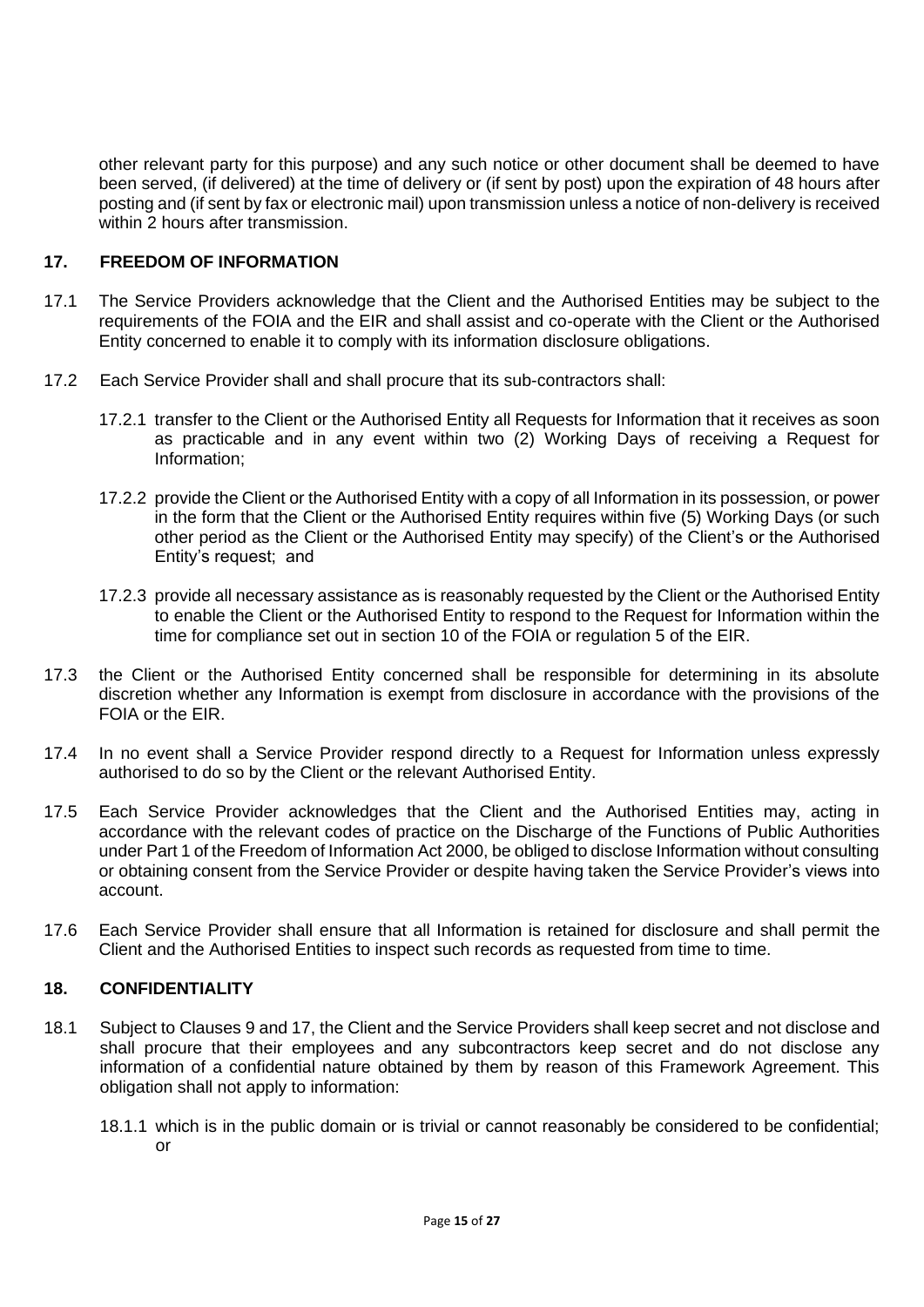- 18.1.2 which the Client is required to disclose as a matter of law or in discharge of its obligations of public accountability and freedom of information.
- 18.2 The Service Providers agree that the Client may supply information to the Authorised Entities who wish, or may wish to enter into a Call Off Contract with a Service Provider.
- 18.3 Each Service Provider undertakes to make no reference in any advertising or other promotional material to this Framework Agreement without the prior written consent of the Client.

## **19. NO AGENCY, PARTNERSHIP OR JOINT VENTURE**

Nothing contained in this Framework Agreement shall be construed as creating an agency, partnership or joint venture relationship between the Service Providers, the Client and the Authorised Entities.

#### **20. APPLICABLE LAW**

This Framework Agreement shall be governed by the laws of England and Wales and shall be subject to the non-exclusive jurisdiction of the courts of England and Wales.

## **21. SEVERANCE**

- 21.1 Any Clause or provision of this Framework Agreement which is held to be illegal or unenforceable (in whole or in part) under any enactment or rule of law shall no longer form part of this Framework Agreement.
- 21.2 In the event that a Clause or provision (or part of a Clause or part of a provision) is excluded under Clause 21.1 above the validity and enforceability of the remainder of this Framework Agreement shall not be affected.

## **22. SURVIVAL OF CERTAIN CLAUSES**

The provisions of Clauses 2, 17, 18, 20, 21, 24 and 27 (and without limitation to the foregoing, any other provision of this Framework Agreement which by its terms is to be performed or observed notwithstanding termination or expiry, or which is either expressed to, or by implication is intended to survive termination or expiry) shall survive the termination or expiry of this Framework Agreement.

#### **23. COUNTERPARTS**

This Framework Agreement may be executed in any number of counterparts, all of which when taken together shall constitute one and the same instrument.

#### **24. DATA PROTECTION**

- 24.1 Each Service Provider shall ensure that it shall at all times during the Framework Term comply with the provisions and obligations imposed by the latest **GDPR Regulations** and shall indemnify and keep the Client and the Authorised Entities indemnified against all actions, claims, demands, proceedings, damages, costs, charges and expenses (including reasonable legal expenses) whatsoever in respect of any breach of this Clause.
- 24.2 The Service Providers shall also comply fully with all applicable Guidelines and Codes of Practice issued from time to time by the Information Commissioner in the UK.
- 24.3 The Client and the Authorised Entities shall on giving reasonable notice to a Service Provider be entitled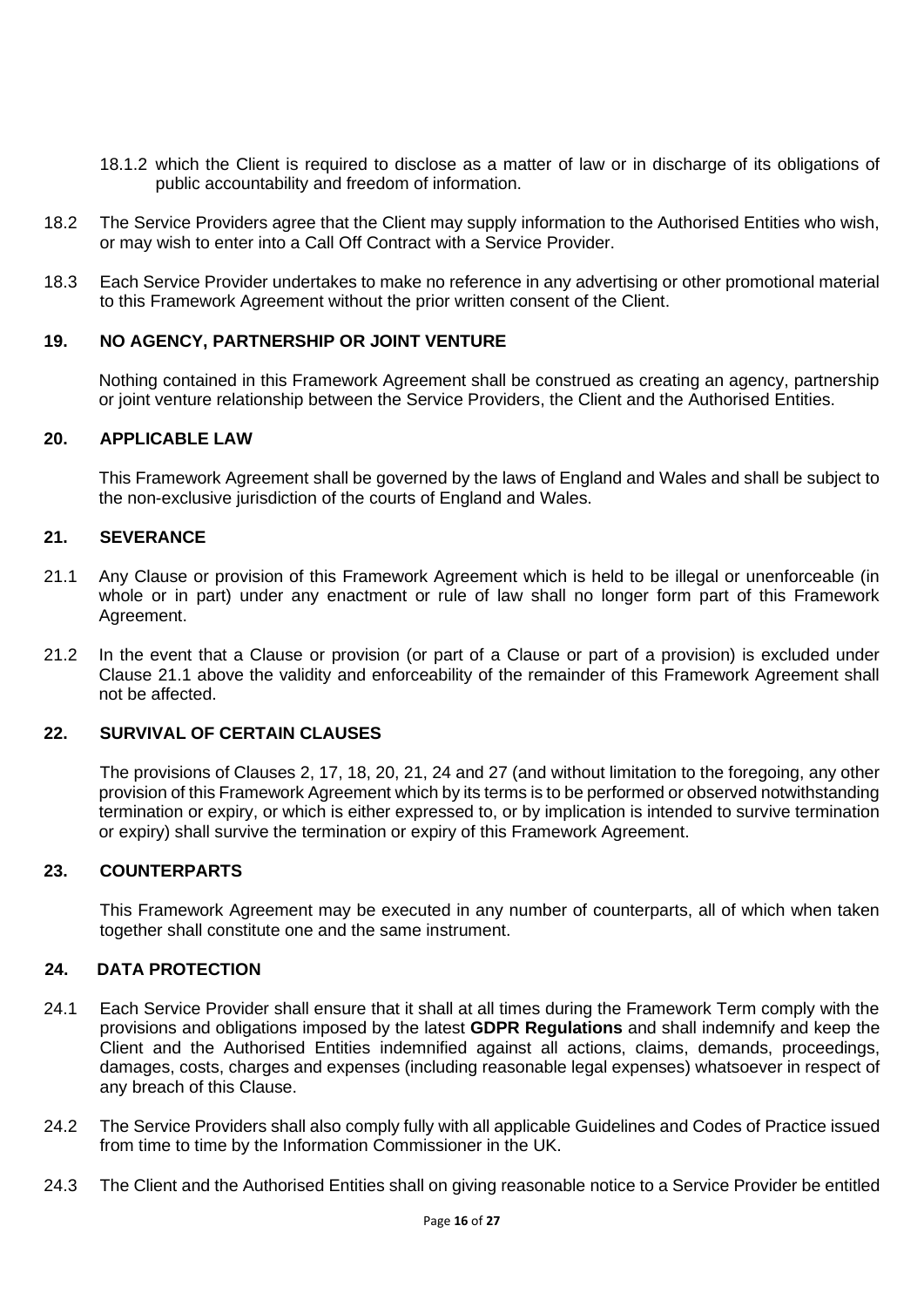to audit the procedures of that Service Provider (which shall include the right to enter the Service Provider's premises and/or view the Service Provider's systems) for the purposes of ensuring compliance with this Clause 24 and to take all reasonable steps to satisfy itself that the Service Provider is fully complying with all requirements of this Framework Agreement.

## **25. TRAINING**

The Service Providers shall participate fully with the Client and the Authorised Entities in developing training programmes, packages and other associated employment related projects and, where applicable, in securing grants to support these initiatives.

#### **26. RESIDENT CONSULTATION**

The Service Providers shall in relation to this Framework Agreement and any Call Off Contract when requested by the Client or an Authorised Entity, provide such information, co-operation and assistance as the Client or Authorised Entity may require to meet the Client's or the Authorised Entity's obligations under section 20 of the Landlord and Tenant Act 1985 and other related legislation.

### **27. SEC FEES**

27.1 Each Service Provider shall pay to the Client the SEC Fees payable in respect of each Call Off Contract awarded to it under this Framework Agreement in accordance with the provisions of this Clause 27.1:

#### **Notification of Projected Value of a Call Off Contract**

- 27.1.1 Within five (5) Working Days of the commencement date of a Call Off Contract awarded to a Service Provider under this Framework Agreement, the Client shall provide the Service Provider with a notification which confirms the following:
	- (i) the projected total value of the Call Off Contract and the projected monthly value of such Call Off Contract, in both cases excluding VAT. For the avoidance of doubt, the projected monthly value for this purpose shall be an amount equal to the total projected value divided by the number of months that the Call Off Contract is due to last for, disregarding the effect of any proposed retention (the **"Projected Monthly Value"**);
	- (ii) the **"First SEC Fee Date"** for the Call Off Contract which shall be the last day of the month following the commencement date of the Call Off Contract, or such other date as the Client may specify;

*By way of example, if the commencement date of a Call Off Contract is 27 January the First SEC Fee Date shall be 28 February.*

(iii) the **"Subsequent SEC Fee Date"** for the Call Off Contract, which shall be the last day of each subsequent month; and

*By way of example, if the First SEC Fee Date for the Call Off Contract is 28 February, the Subsequent SEC Fee Date shall be 31 March, 30 April and so on*

(iv) whether the Authorised Entity that has awarded the Call Off Contract is a full member or a guest member of SEC and, accordingly, the Relevant Fee Percentage that applies to that Call Off Contract.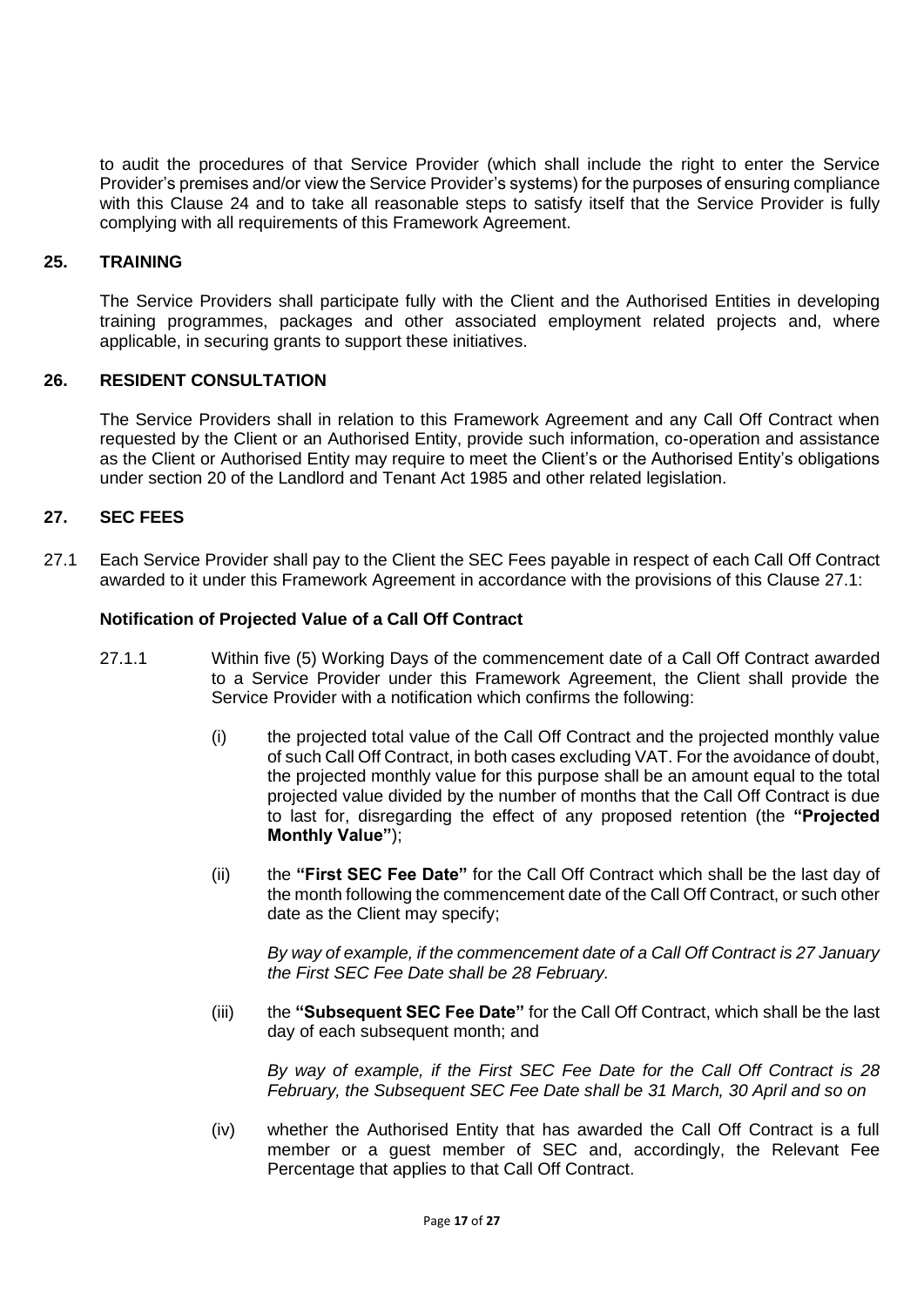## **Payment of SEC Fees due in respect of each Call Off Contract**

- 27.1.2 Within five (5) Working Days of:
	- (i) the First SEC Fee Date for the Call Off Contract; and
	- (ii) each Subsequent SEC Fee Date for the Call Off Contract

the Service Provider shall provide the Client with confirmation of the total amount invoiced by the Service Provider to the Authorised Entity pursuant to the terms of the Call Off Contract in the month immediately preceding the First SEC Fee Date or relevant Subsequent SEC Fee Date (as appropriate) (excluding any payments made in respect of VAT) (the **"Actual Monthly Amount"**), together with a copy of the relevant invoices and payment notices and such other information as the Client may require in connection with the same;

27.1.3 Within ten (10) Working Days of receipt of the confirmation and information referred to in Clause 27.1.2, the Client shall submit an invoice to the Service Provider for a fee equal to:

> the Actual Monthly Amount for the month in question multiplied by the Relevant Fee Percentage,

> and the Service Provider shall pay the fee stated in such invoice within twenty eight (28) calendar days of the date of the invoice;

27.1.4 In the event that the Service Provider fails to comply with its obligation under Clause 27.1.2 in relation to a particular month the Client shall, without prejudice to Clauses 27.1.5 and 27.1.6, be entitled to submit an invoice to the Service Provider for a fee equal to:

> the Projected Monthly Value of the Call Off Contract multiplied by the Relevant Fee Percentage,

> and the Service Provider shall pay the fee stated in such invoice within twenty eight (28) calendar days of the date of the invoice;

27.1.5 In the event that it transpires that the Actual Monthly Amount for the month in question was higher than the Projected Monthly Value of the Call Off Contract, the Client shall be entitled to submit an invoice to the Service Provider for a fee equal to:

> the difference between those amounts multiplied by the Relevant Fee Percentage, plus interest on such fee at a rate of 2% above the Bank of England base rate from time to time,

> and the Service Provider shall pay the amount stated in such invoice within twenty eight (28) calendar days of the date of the invoice;

27.1.6 For the avoidance of doubt, in the event that it transpires that the Actual Monthly Amount for the month in question was lower than the Projected Monthly Value of the Call Off Contract, the Service Provider shall not be entitled to reimbursement of any amount it has paid pursuant to Clause 27.1.4 or to any reduction in the amount of any invoice submitted by the Client under that Clause, nor shall it give the Service Provider any entitlement to exercise a right of set off in respect of any other invoices issued by the Client under this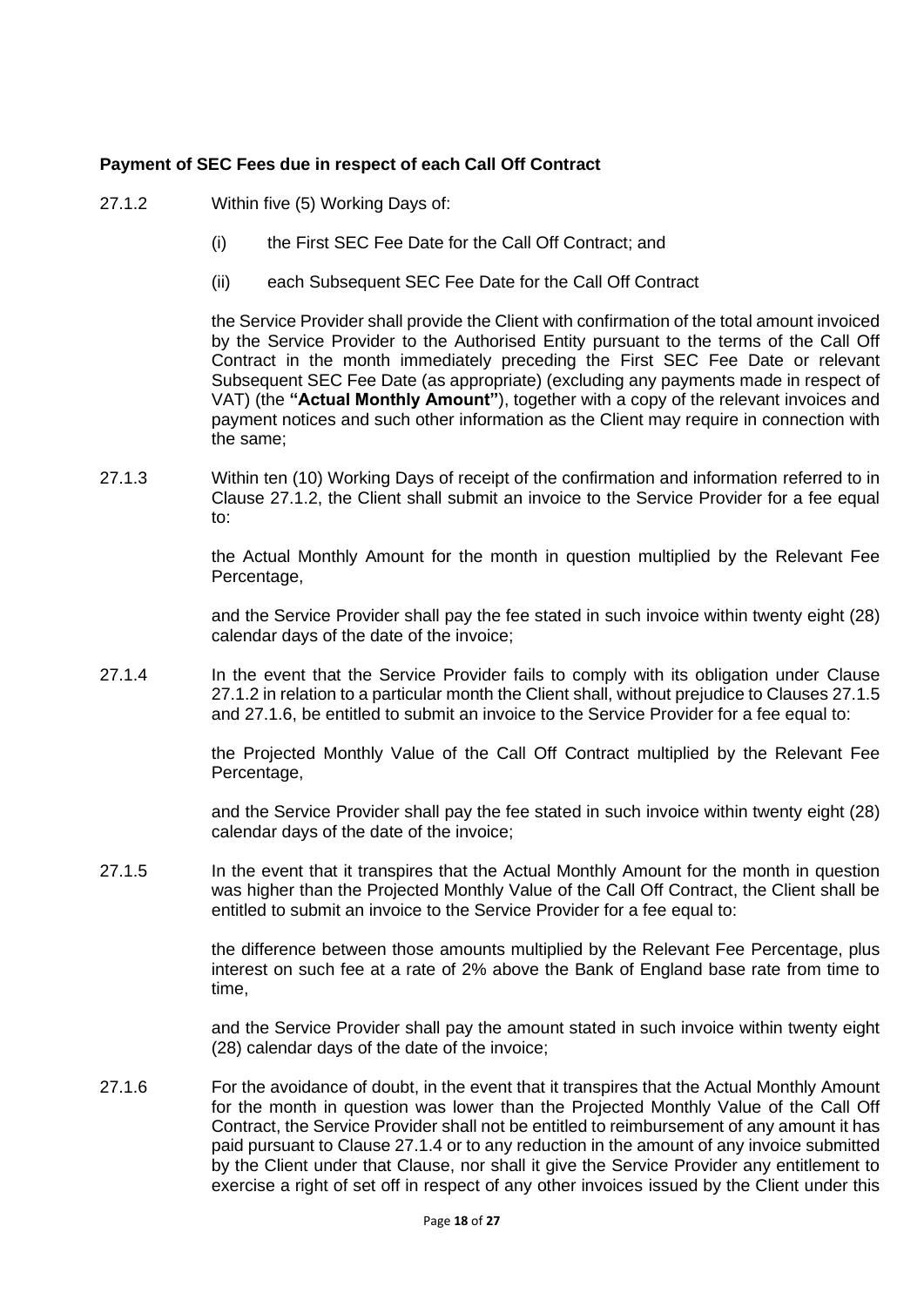Clause 27.

27.1.7 The Client reserves the right to contact the Authorised Entity to verify the accuracy of any information and amounts provided by the Service Provider under Clause 27.1.2. This may include obtaining copies of the payment notices, or any other confirmation, from the Authorised Entity. If the information obtained from the Authorised Entity differs from the information and amounts provided by the Service Provider under Clause 27.1.2 then the Client may use the information provided by the Authorised Entity to submit an invoice to the Service Provider pursuant to Clause 27.1.5.

#### **General**

- 27.1.8 If a Service Provider fails to make any payment which (in accordance with the provisions of this Clause 27) is due in full on the due date the Client may charge that Service Provider interest (both before and after judgement) on the amount unpaid from time to time at the rate of 2% above the Bank of England base rate from time to time.
- 27.1.9 All SEC Fees due under this Clause 27 are exclusive of VAT. If any VAT is payable on such fees the Service Provider shall, on receipt of a valid VAT invoice from the Client, pay to the Client such additional amounts in respect of VAT as are payable.
- 27.1.10 Each Service Provider acknowledges and agrees that it collects as agent for the Client and holds on trust for the Client any monies received from the Authorised Entities which comprise any part of the SEC Fees payable to the Client pursuant to the provisions of this Clause 27.
- 27.1.11 For the avoidance of doubt (and without limitation to any other provision of this Framework Agreement), a breach of any provision of this Clause 27 by a Service Provider shall constitute a material breach of the provisions of this Framework Agreement by that Service Provider for the purposes of Clause 14 of this Framework Agreement.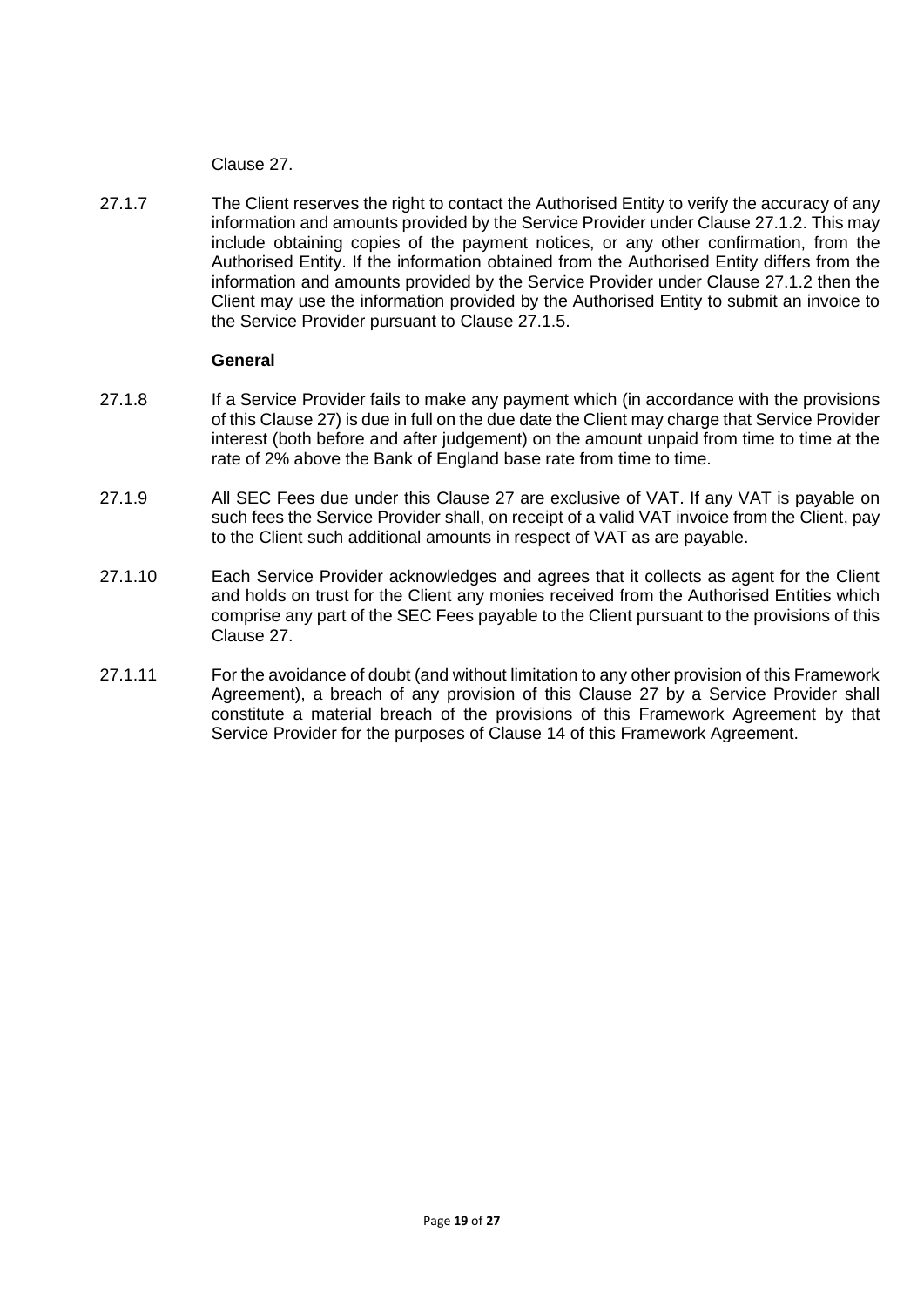**IN WITNESS** whereof the Service Providers and the Client have entered into this Framework Agreement on the day in the year first before written

| <b>Executed by OPTIVO</b><br>acting by:                 |  |
|---------------------------------------------------------|--|
| <b>Authorised Signatory</b>                             |  |
| <b>Authorised Signatory</b>                             |  |
| Executed by<br>[Name of Service Provider]<br>acting by: |  |
| <b>Director</b>                                         |  |
| Director/Secretary                                      |  |

Page **20** of **27**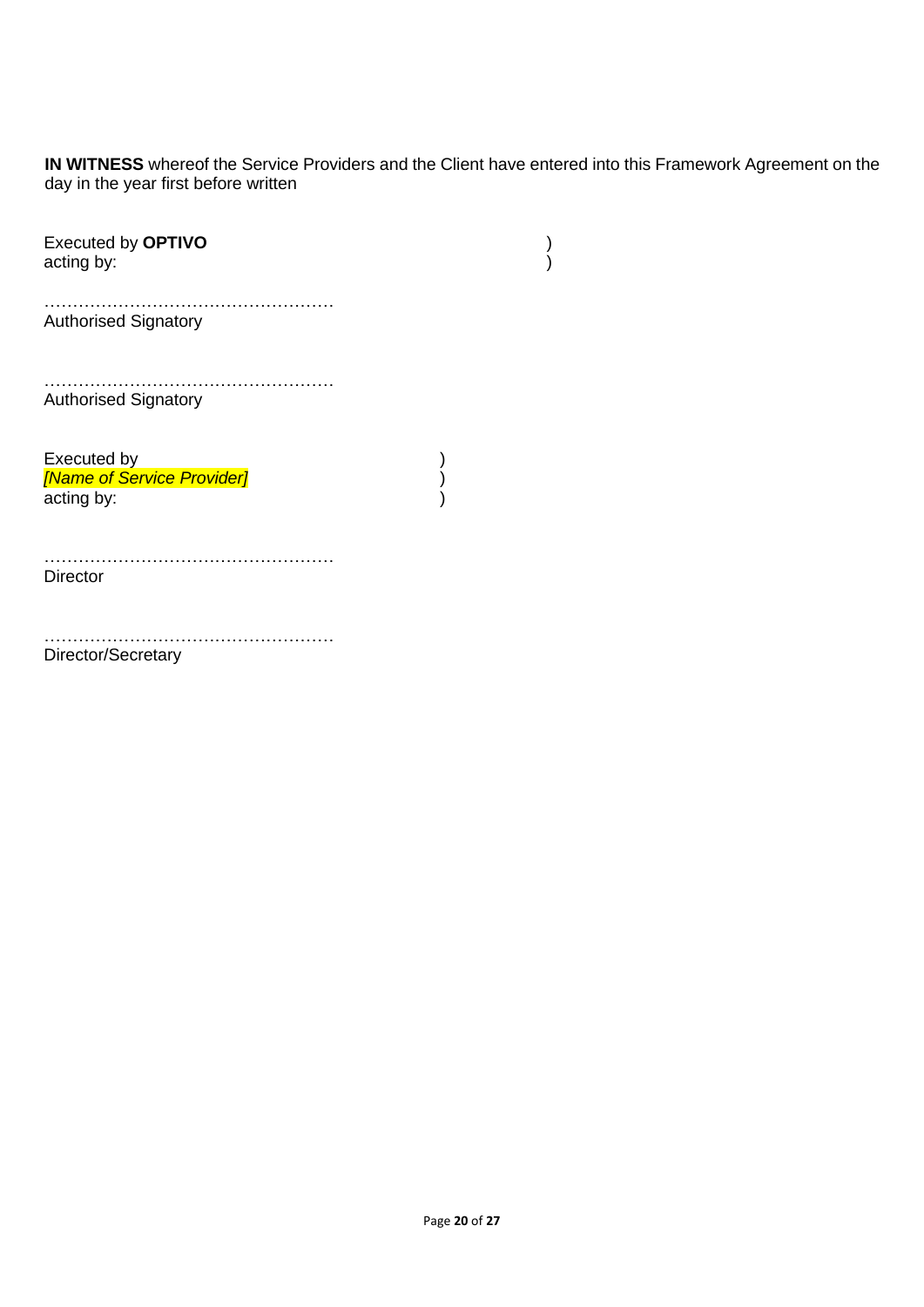# **FRAMEWORK LOTS**

*Note to bidders: This Schedule will be populated with the details of the successful Service Providers*

# **Lot 1 – Heating and Water Hygiene (Combination Lot)**

| <b>SERVICE PROVIDER'S</b><br><b>NAME</b> | <b>REGISTERED ADDRESS</b> | <b>COMPANY NUMBER</b> | <b>SERVICE PROVIDER'S LOT</b><br><b>RANKING AS AT THE</b><br><b>COMMENCEMENT DATE</b> |
|------------------------------------------|---------------------------|-----------------------|---------------------------------------------------------------------------------------|
|                                          |                           |                       |                                                                                       |
|                                          |                           |                       |                                                                                       |
|                                          |                           |                       |                                                                                       |
|                                          |                           |                       |                                                                                       |
|                                          |                           |                       |                                                                                       |

# **Lot 2 – Domestic Heating**

| <b>SERVICE PROVIDER'S</b><br><b>NAME</b> | <b>REGISTERED ADDRESS</b> | <b>COMPANY NUMBER</b> | <b>SERVICE PROVIDER'S LOT</b><br><b>RANKING AS AT THE</b><br><b>COMMENCEMENT DATE</b> |
|------------------------------------------|---------------------------|-----------------------|---------------------------------------------------------------------------------------|
|                                          |                           |                       |                                                                                       |
|                                          |                           |                       |                                                                                       |
|                                          |                           |                       |                                                                                       |
|                                          |                           |                       |                                                                                       |
|                                          |                           |                       |                                                                                       |

## **Lot 3 – Commercial Heating**

| <b>SERVICE PROVIDER'S</b><br><b>NAME</b> | <b>REGISTERED ADDRESS</b> | <b>COMPANY NUMBER</b> | <b>SERVICE PROVIDER'S LOT</b><br><b>RANKING AS AT THE</b><br><b>COMMENCEMENT DATE</b> |
|------------------------------------------|---------------------------|-----------------------|---------------------------------------------------------------------------------------|
|                                          |                           |                       |                                                                                       |
|                                          |                           |                       |                                                                                       |
|                                          |                           |                       |                                                                                       |
|                                          |                           |                       |                                                                                       |
|                                          |                           |                       |                                                                                       |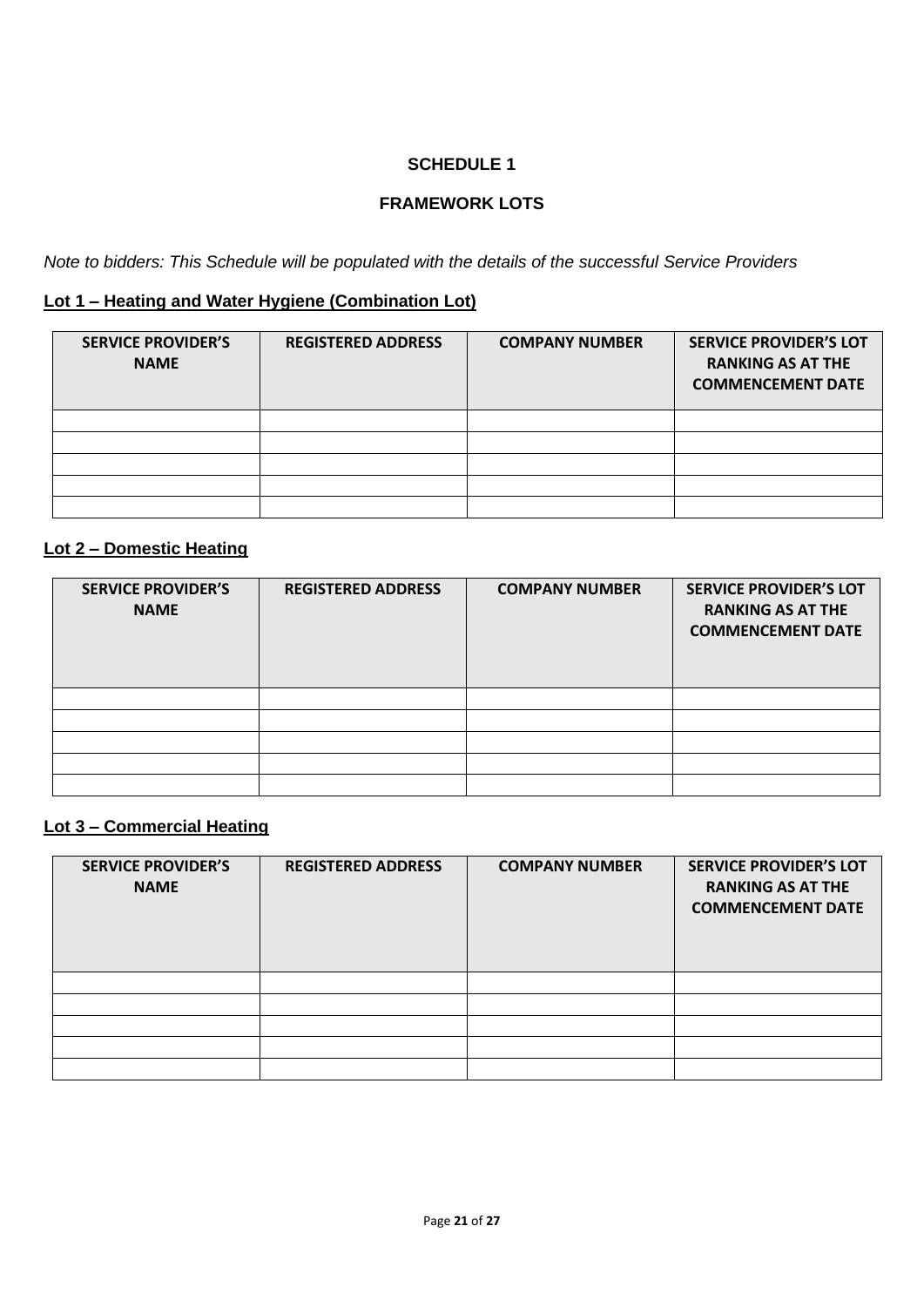# **Lot 4a – Water Hygiene Risk Assessments**

| <b>SERVICE PROVIDER'S</b><br><b>NAME</b> | <b>REGISTERED ADDRESS</b> | <b>COMPANY NUMBER</b> | <b>SERVICE PROVIDER'S LOT</b><br><b>RANKING AS AT THE</b><br><b>COMMENCEMENT DATE</b> |
|------------------------------------------|---------------------------|-----------------------|---------------------------------------------------------------------------------------|
|                                          |                           |                       |                                                                                       |
|                                          |                           |                       |                                                                                       |
|                                          |                           |                       |                                                                                       |
|                                          |                           |                       |                                                                                       |
|                                          |                           |                       |                                                                                       |

# **Lot 4b – Water Hygiene Remedial Works**

| <b>SERVICE PROVIDER'S</b><br><b>NAME</b> | <b>REGISTERED ADDRESS</b> | <b>COMPANY NUMBER</b> | <b>SERVICE PROVIDER'S LOT</b><br><b>RANKING AS AT THE</b><br><b>COMMENCEMENT DATE</b> |
|------------------------------------------|---------------------------|-----------------------|---------------------------------------------------------------------------------------|
|                                          |                           |                       |                                                                                       |
|                                          |                           |                       |                                                                                       |
|                                          |                           |                       |                                                                                       |
|                                          |                           |                       |                                                                                       |
|                                          |                           |                       |                                                                                       |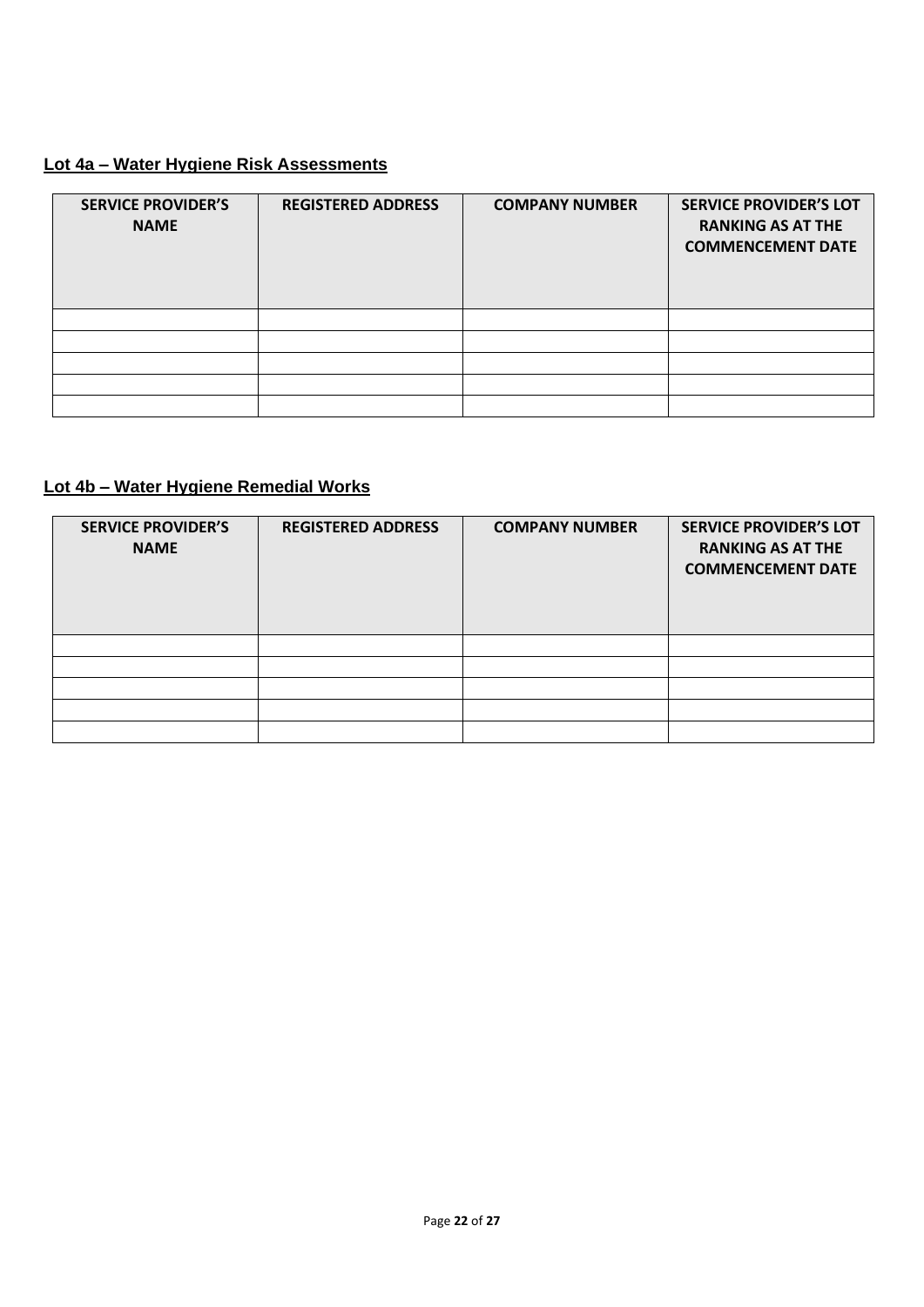## **FRAMEWORK KPIs**

1. The Framework KPIs as at the date of this Framework Agreement are as follows:

The KPI's are minimum requirements. Only Service Providers who have been successful from a direct award or mini competition will be evaluated against the KPI's:

| Item No. | <b>Description</b>                                                                                                  |
|----------|---------------------------------------------------------------------------------------------------------------------|
|          | Accurate monthly information on invoices to Client and SEC levy information<br>$-100\%$ (even if the value is zero) |
| 2        | SEC Fee invoices paid within 28 days of date of SEC invoice – 100%                                                  |

- 2. The Client may (acting reasonably) throughout the Framework Term amend, update and/or supplement the Framework KPIs, and if it does so, shall provide the Service Providers with details of any changes.
- 3. Framework KPI Review Process

If Service Providers meet the minimum requirements noted above (Framework KPIs) their total combined price and quality score will not change. If however, the minimum standards noted above (Framework KPIs) are not met, the price and quality score will be reduced by a set percentage for each of the KPIs that fail to meet the minimum requirements noted above (Framework KPIs). The reduction in the total combined price and quality score for each KPI will be as follows:

- KPI 1 0.5% reduction for each monthly breach during each of the Framework KPI Review periods (therefore, if there are 3 breaches over one review period this will equate to a reduction of 1.5%)
- $KPI$  2 0.5% reduction for each monthly breach during each of the Framework KPI Review periods (therefore, if there are 3 breaches over one review period this will equate to a reduction of 1.5%)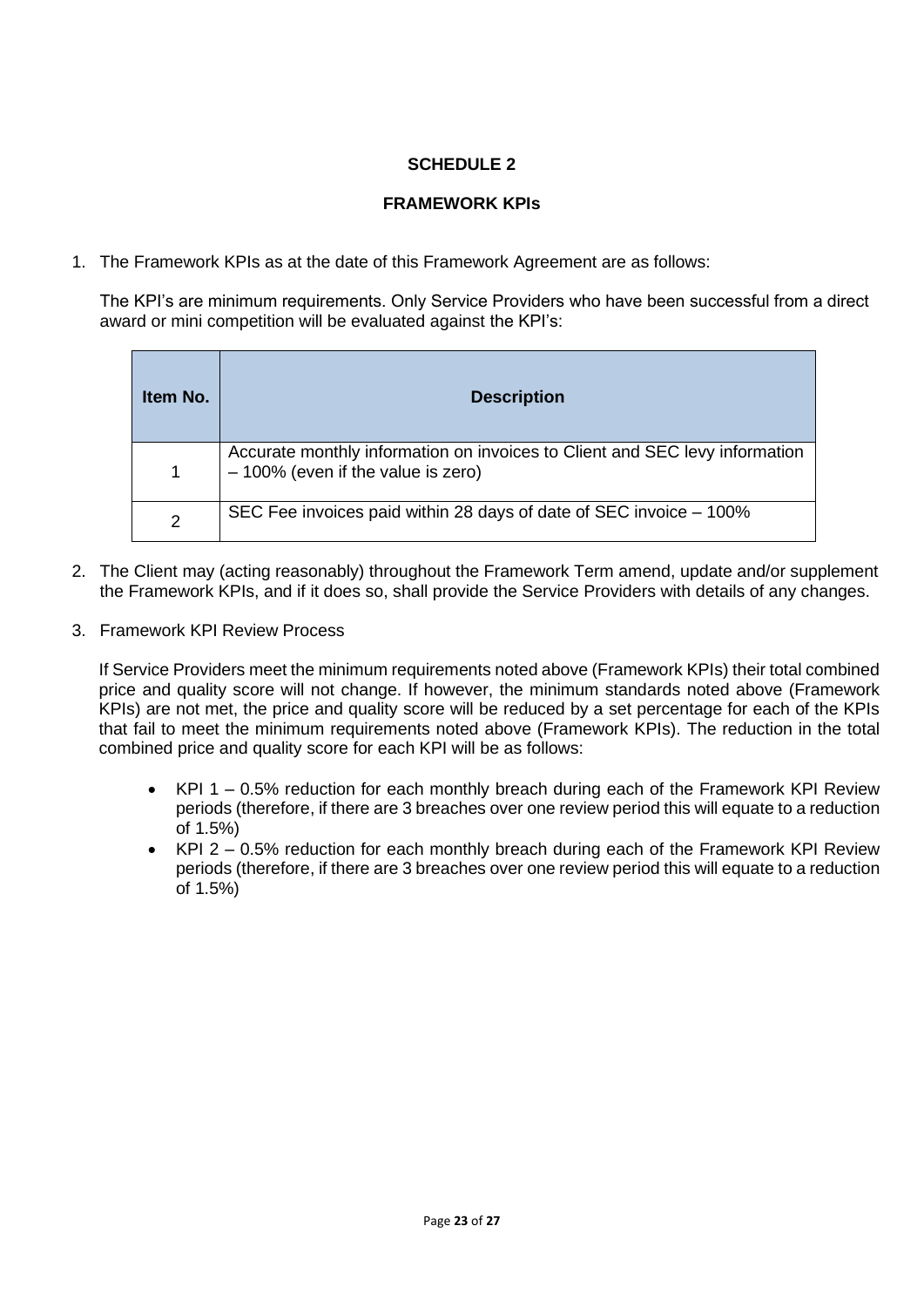## **CALL OFF CONTRACT AMENDMENTS**

*This will be detailed and issued at the point of call off with the SEC Customer, if applicable. All customers may have their own set of contract amendments. A standard set of amendments have been included as a draft with this procurement. This could be used by a customer at point of call off.*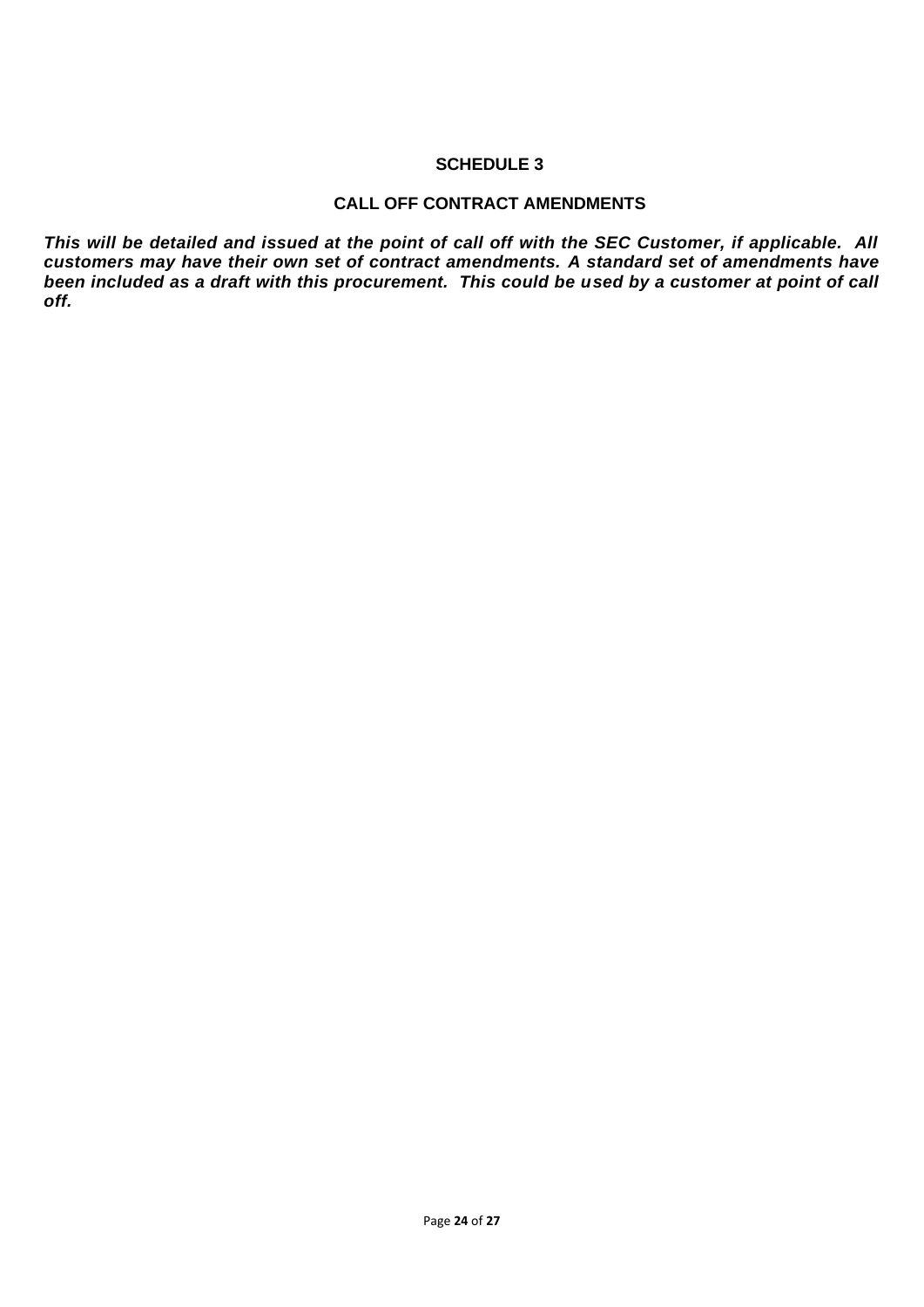## **CAPABILITY CRITERIA**

- 1. The Capability Criteria may include:
	- The Service Provider's capability to carry out a project of the size and complexity of the proposed project;
	- The Service Provider's capability to carry out works in the locality of the proposed project;
	- The Service Provider's capability to carry out projects involving the type of construction that the proposed project involves
	- The Service Provider's financial stability and standing;
	- The insurances held by the Service Provider;
	- The Service Provider's health and safety record;
	- The Service Provider's capacity, taking into account the value of Services already awarded to it under the Framework Agreement; and
	- The Service Provider's performance against Call Off Contract KPIs on current or previous Call Off Contracts awarded to it under the Framework Agreement;
- 2. The Service Providers acknowledge that in determining whether a Service Provider satisfies the Capability Criteria in respect of a particular Call Off Contract the Client or the Authorised Entity may have regard to:
	- a. the information provided by the Service Provider in its tender submission for a place on the Framework Agreement (the **"Tender Submission"**);
	- b. any update of such information that the Service Provider provides pursuant to paragraph 3 of this Schedule 4; and
	- c. any other information or knowledge that the Client or the Authorised Entity holds about the Service Provider (whether obtained through market sources or otherwise), and which the Client or the Authorised Entity considers relevant.
- 3. On an annual basis during the Framework Term the Client may request the Service Provider to provide it with an updated version of the information the Service Provider provided in its Tender Submission in such format as the Client may reasonably specify. The Service Provider shall provide the Client with such information within five (5) Working Days of any request, or within such longer period as the Client may specify.
- 4. Each Service Provider agrees that the Client may provide Authorised Entities with the information the Service Provider provided in its Tender Submission (together with any update of such information that the Service Provider provides pursuant to paragraph 3 above) for the purposes of enabling the Authorised Entities to determine whether the Service Provider satisfies the Capability Criteria in respect of a particular Call Off Contract.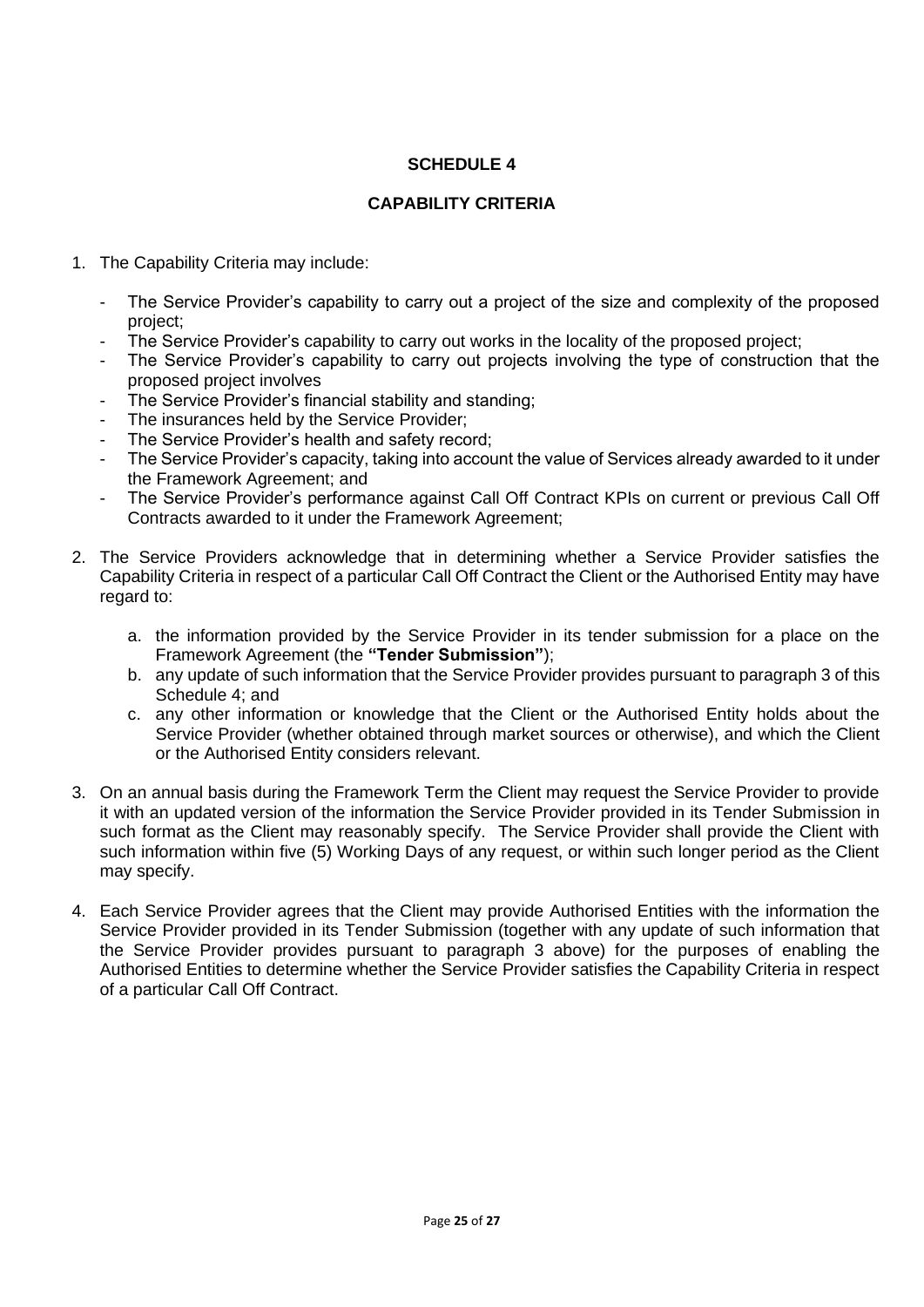### **MINI-COMPETITION EVALUATION CRITERIA**

The Client or the Authorised Entity making the call off will confirm to the Service Providers, in the invitation to take part in the Mini-Competition, the criteria that will be used to assess tenders that are submitted pursuant to the Mini-Competition. Such criteria will be based on the criteria set out in the table below, with such amendments as the Client or the Authorised Entity may stipulate to reflect the requirements of the Call Off Contract in question.

The percentage weightings given to the price and quality elements of the criteria will be confirmed by the Client or the Authorised Entity making the call off in the invitation to take part in the Mini-Competition. These weightings will be within the ranges set out in the table below. Accordingly, the Service Providers acknowledge that a Mini-Competition may be assessed on the basis of price alone, if the Client / Authorised Entity considers it appropriate.

| <b>Criteria</b>                                                                                                                                                                                                                                                                                                                                                                                                                                                                                                                        | <b>Criteria weighting</b> |
|----------------------------------------------------------------------------------------------------------------------------------------------------------------------------------------------------------------------------------------------------------------------------------------------------------------------------------------------------------------------------------------------------------------------------------------------------------------------------------------------------------------------------------------|---------------------------|
| Qualitative criteria which may include the following:<br>[conformity of the Service Provider's proposal with the<br>Client's / the Authorised Entity's requirements;<br>relevant experience, qualifications and track record of the<br>team proposed by the Service Provider;<br>the Service Provider's customer service proposals;<br>the Service Provider's proposed work method;<br>the Service Provider's health and safety proposals and<br>proposals for workforce development;<br>the Service Provider's social value proposals | $[0\% \text{ to } 80\%]$  |
| The Service Providers' proposed price for carrying out the Call Off<br>Contract                                                                                                                                                                                                                                                                                                                                                                                                                                                        | [20% to 100%]             |